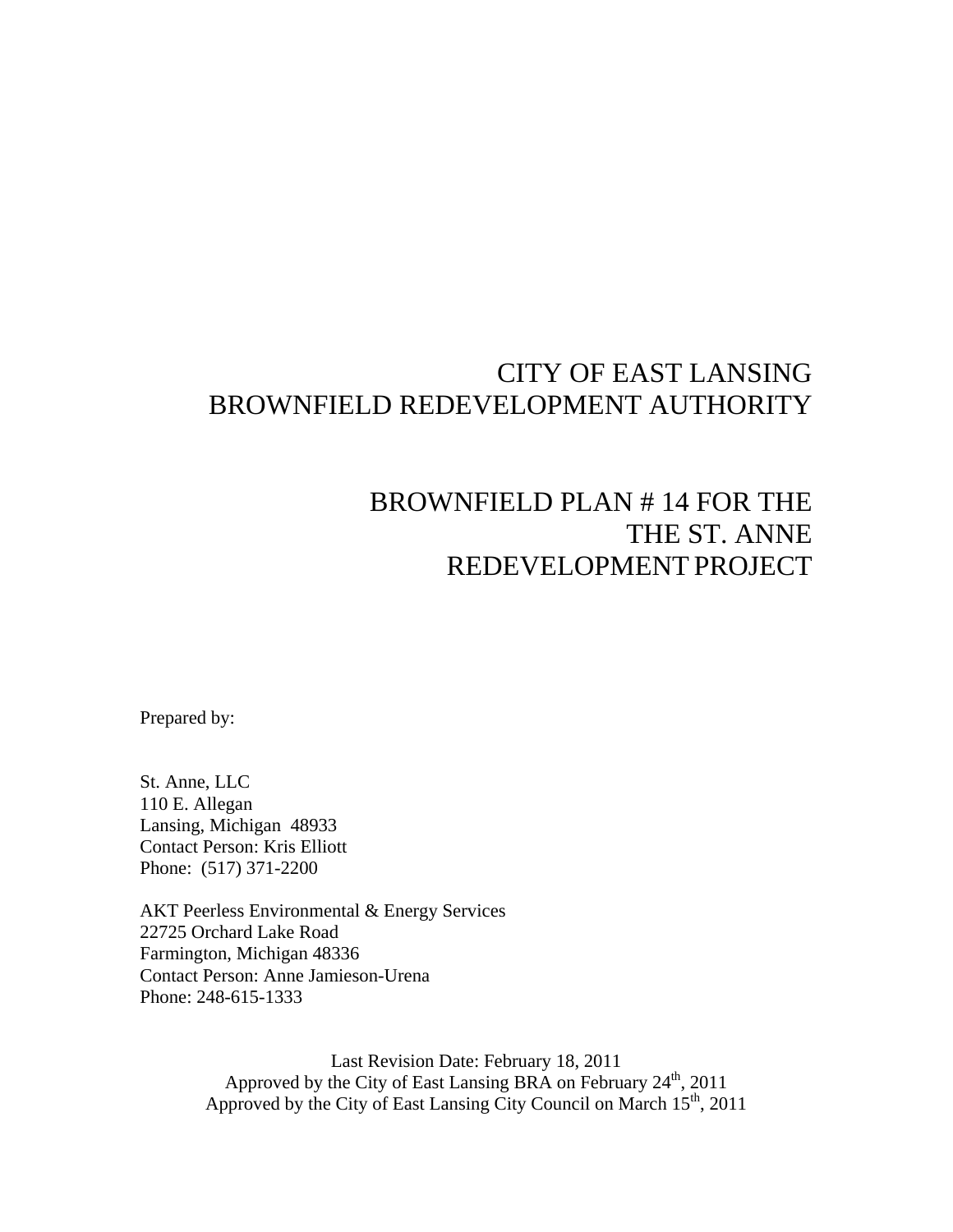#### **CITY OF EAST LANSING BROWNFIELD REDEVELOPMENT AUTHORITY BROWNFIELD PLAN**

#### TABLE OF CONTENTS

| I.        | <b>INTRODUCTION</b>                                                                                                                                                                    | 5  |
|-----------|----------------------------------------------------------------------------------------------------------------------------------------------------------------------------------------|----|
| II.       | <b>GENERAL PROVISIONS</b>                                                                                                                                                              | 6  |
| A.        | Description of Eligible Property (Section 13 (1)(h))                                                                                                                                   | 6  |
| <b>B.</b> | Basis of Eligibility (Section 13 $(1)(h)$ , Section 2 $(m)$ ), Section 2 $(r)$                                                                                                         | 7  |
| C.        | Summary of Eligible Activities and Description of Costs (Section 13<br>(1)(a),(b))                                                                                                     | 9  |
| D.        | Estimate of Captured Taxable Value and Tax Increment Revenues<br>(Section $13(1)(c)$ ); Impact of Tax Increment Financing on Taxing<br>Jurisdictions (Section 13(1)(g), Section 2(ee)) | 12 |
| E.        | Plan of Financing (Section $13(1)(d)$ ); Maximum Amount of Indebtedness<br>(Section $13(1)(e)$ )                                                                                       | 13 |
| F.        | Michigan Business Tax Credit                                                                                                                                                           | 13 |
| G.        | Duration of Plan (Section $13(1)(f)$ )                                                                                                                                                 | 13 |
| H.        | Effective Date of Inclusion in Brownfield Plan                                                                                                                                         | 14 |
| I.        | Displacement/Relocation of Individuals on Eligible Property (Section<br>$13(1)(i-1)$                                                                                                   | 14 |
| J.        | Local Site Remediation Revolving Fund ("LSRRF") (Section 8; Section<br>13(1)(m)                                                                                                        | 14 |
|           | <b>ATTACHMENTS</b>                                                                                                                                                                     |    |
|           | A. Site Maps<br><b>B.</b> Legal Descriptions                                                                                                                                           |    |

C. Tables

III.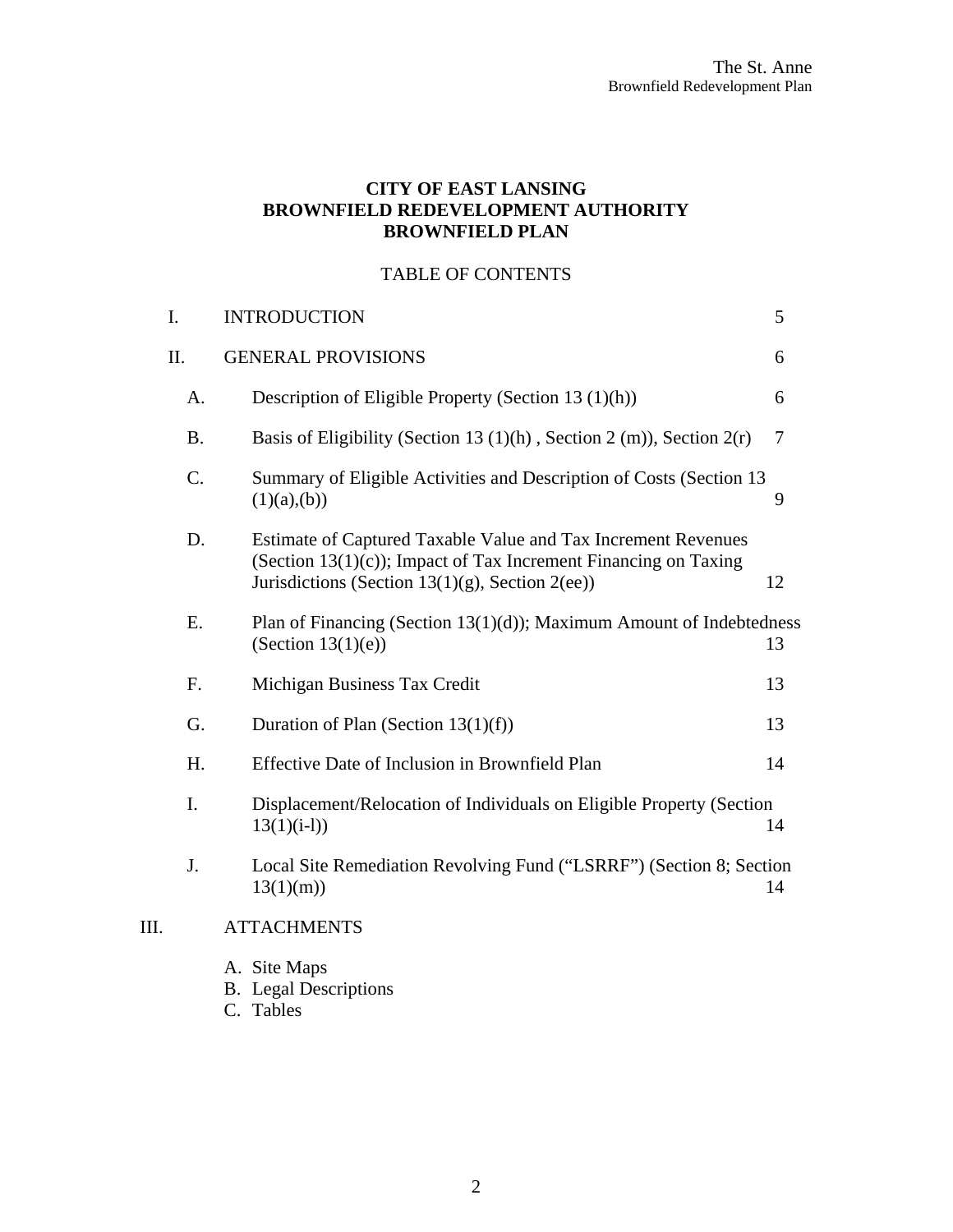#### **PROJECT SUMMARY**

| <b>Project Name:</b>                            | The St. Anne                                                                                                                                                                                                                                                                                                                                                                                                                                                                                                                                                                                                                                                                      |
|-------------------------------------------------|-----------------------------------------------------------------------------------------------------------------------------------------------------------------------------------------------------------------------------------------------------------------------------------------------------------------------------------------------------------------------------------------------------------------------------------------------------------------------------------------------------------------------------------------------------------------------------------------------------------------------------------------------------------------------------------|
| <b>Project Location:</b>                        | The eligible property is located at 213 Ann Street and<br>215/217 Ann Street, East Lansing, Michigan. Parcel ID<br>Numbers: 33-20-02-18-137-003 and 33-20-02-18-137-004,<br>respectively.                                                                                                                                                                                                                                                                                                                                                                                                                                                                                         |
| <b>Type of Eligible Property:</b> Facility      |                                                                                                                                                                                                                                                                                                                                                                                                                                                                                                                                                                                                                                                                                   |
| <b>Eligible Activities:</b>                     | Phase I & II Environmental Site Assessments, Due Care<br>Plan and Activities, Preparation of a Brownfield Plan and<br>Act 381 Work Plan, Additional Response Activities, Public<br>Infrastructure Improvements, Lead and Asbestos Survey<br>and Abatement, Demolition, and Site Preparation.                                                                                                                                                                                                                                                                                                                                                                                      |
| <b>Estimated Reimbursable</b><br>Costs:         | \$2,871,842 (including interest, contingency, and<br>administrative fees).                                                                                                                                                                                                                                                                                                                                                                                                                                                                                                                                                                                                        |
| <b>Years to Complete</b><br>Payback:            | 30 Years                                                                                                                                                                                                                                                                                                                                                                                                                                                                                                                                                                                                                                                                          |
| <b>Estimated Eligible</b><br><b>Activities:</b> | 1,866,800 (not including administrative fees and interest).                                                                                                                                                                                                                                                                                                                                                                                                                                                                                                                                                                                                                       |
| <b>Base Taxable Value:</b>                      | \$376,000                                                                                                                                                                                                                                                                                                                                                                                                                                                                                                                                                                                                                                                                         |
| <b>Project Overview:</b>                        | The property is located north of Albert Street. Although<br>the address is still 213-217 Ann Street, Ann Street, at this<br>location, was turned into a public plaza sometime after<br>1966.                                                                                                                                                                                                                                                                                                                                                                                                                                                                                      |
|                                                 | The project consists of demolishing the two buildings<br>onsite and construction of a single, 4-story (with a<br>basement below) mixed-use development. The first floor<br>will be utilized for restaurant (with patio dining) and two<br>other retail tenant spaces. The second through fourth floors<br>will contain 31 residential units: a mix of studio and two-<br>bedroom luxury lofts. The redevelopment also includes the<br>redevelopment of the Ann Street Plaza. The development<br>will have a direct connection to the municipal Grove Street<br>Parking Ramp and surrounding pedestrian sidewalks. The<br>development has a footprint of approximately 10,000. The |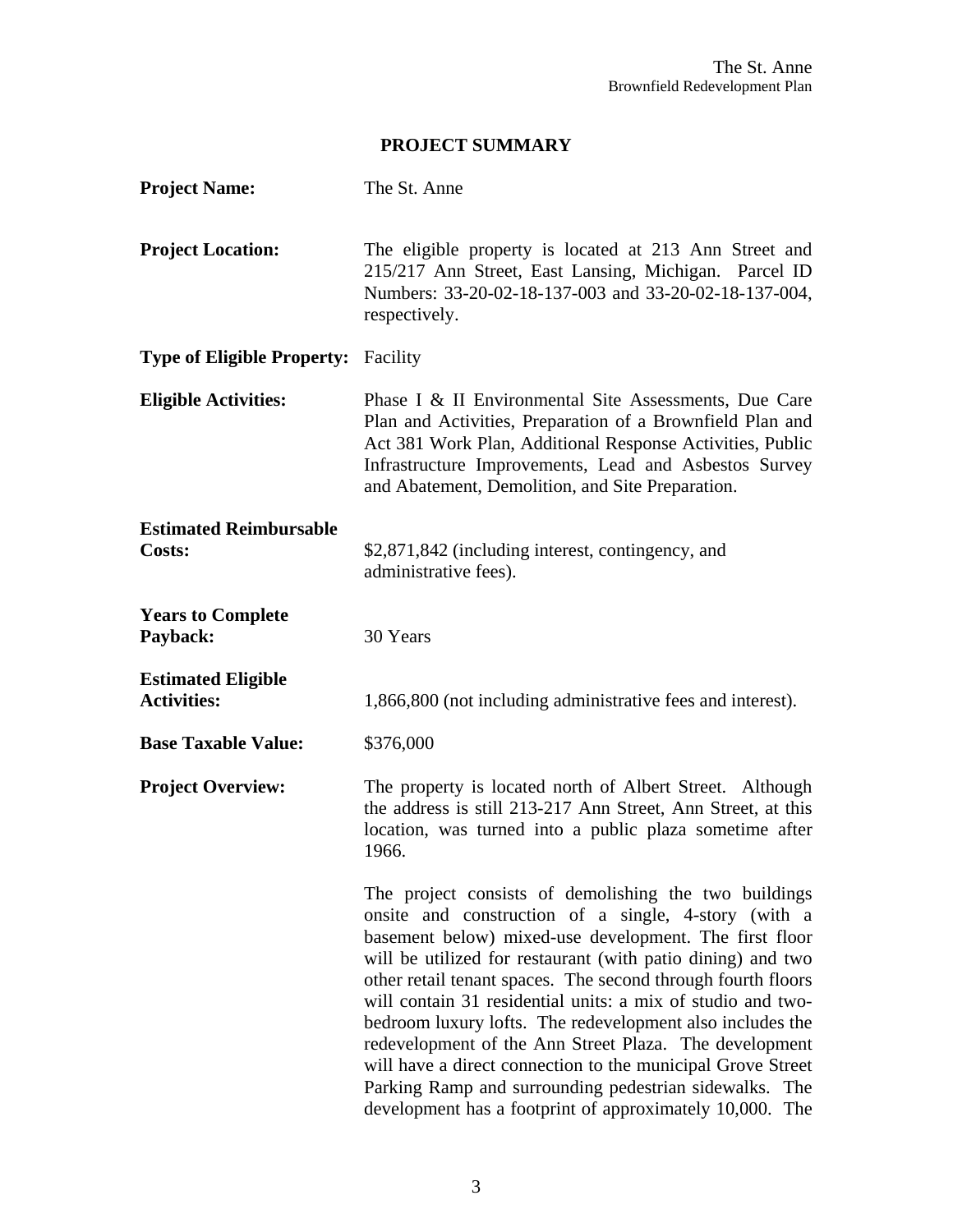commercial/retail portion will occupy roughly 13,000 sf (33%), and the residential portion will occupy roughly 27,000 sf (67%).

The project is seeking TIF, and MBT incentives. Construction is expected to begin in the Spring of 2011.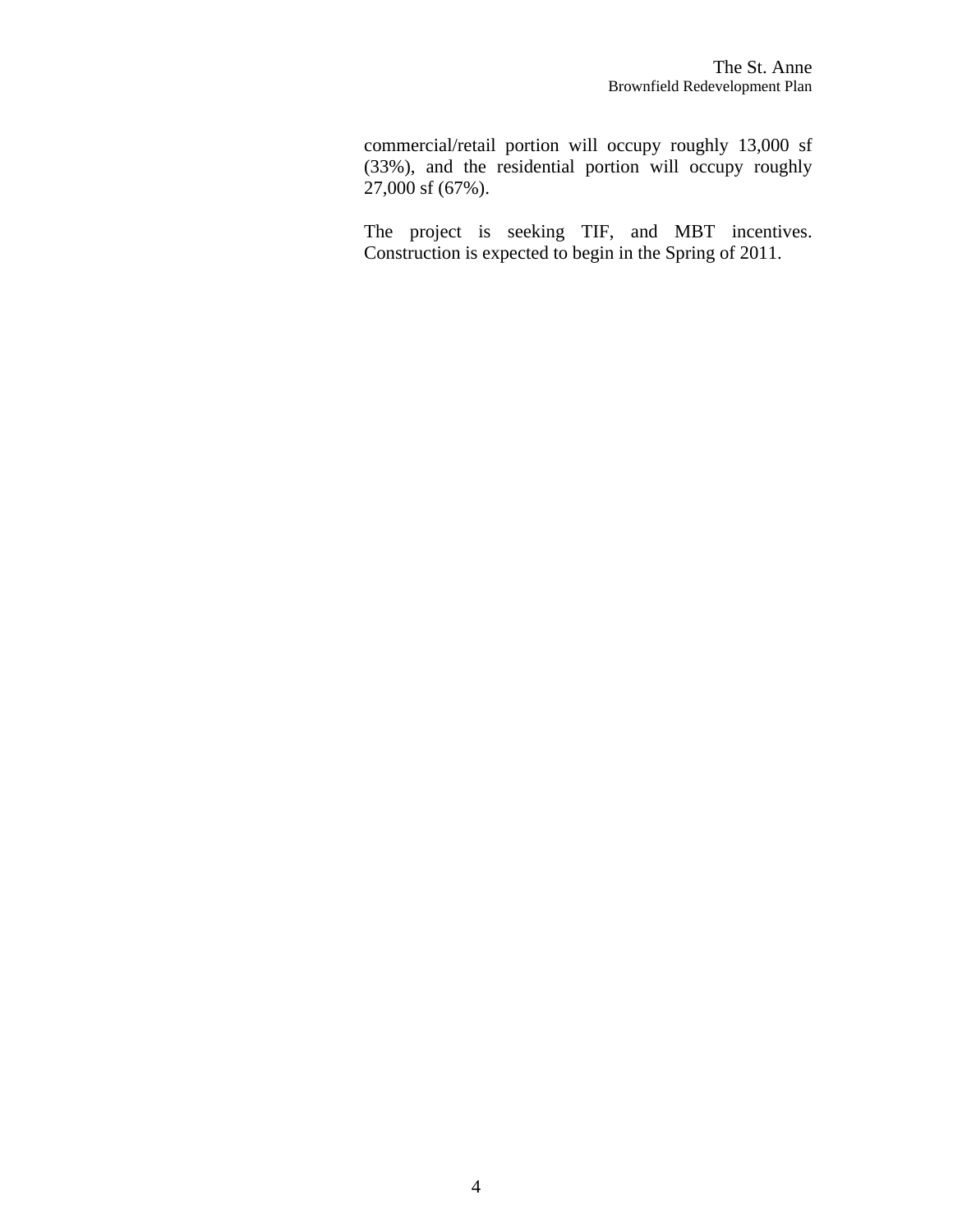#### <span id="page-4-0"></span>**I. INTRODUCTION**

The City or East Lansing, Michigan (the "City"), established the City of East Lansing Brownfield Redevelopment Authority (the "Authority") on August 28, 2000, pursuant to Michigan Public Act 381 of 1996, as amended ("Act 381"). The primary purpose of Act 381 is to encourage the redevelopment of eligible property by providing economic incentives through tax increment financing for certain eligible activities and Brownfield Redevelopment Michigan Business Tax Credits.

The main purpose of this Brownfield Plan # 14("Plan") is to promote the redevelopment of and investment in certain "brownfield" properties within the City. Inclusion of property within this Plan will facilitate financing of environmental response and other eligible activities at eligible properties, and will also provide tax incentives to eligible taxpayers willing to invest in revitalization of eligible sites, commonly referred to as "brownfields." By facilitating redevelopment of brownfield properties, this Plan is intended to promote economic growth for the benefit of the residents of the City and all taxing units located within and benefited by the Authority.

The identification or designation of a developer or proposed use for the eligible property that is the subject of this Plan shall not be integral to the effectiveness or validity of this Plan. This Plan is intended to apply to the eligible property identified in this Plan and, if tax increment revenues are proposed to be captured from that eligible property, to identify and authorize the eligible activities to be funded by such tax increment revenues. Any change in the proposed developer or proposed use of the eligible property shall not necessitate an amendment to this Plan, affect the application of this Plan to the eligible property, or impair the rights available to the Authority under this Plan.

This Plan is intended to be a living document, which may be modified or amended in accordance with the requirements of Act 381, as necessary to achieve the purposes of Act 381. The applicable sections of Act 381 are noted throughout the Plan for reference purposes.

This Plan contains information required by Section 13(1) of Act 381.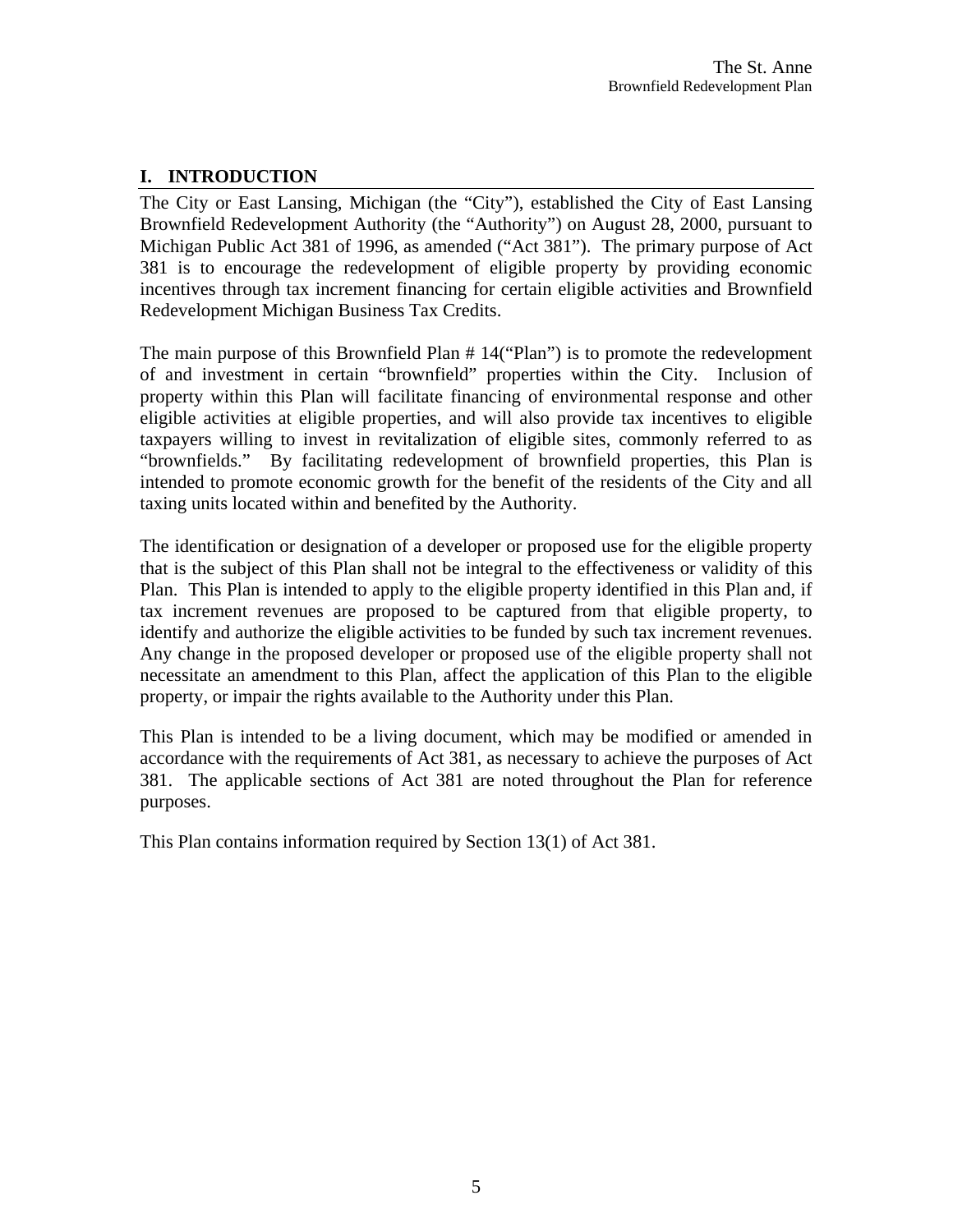#### <span id="page-5-0"></span>**II. GENERAL PROVISIONS**

#### **A. Description of Eligible Property (Section 13 (1)(h))**

The Eligible Property ("Property") is located in the northwest <sup>1</sup>/4 of Section 18 in East Lansing (T.4N./R.1W), Ingham County, Michigan. The property is situated north of Albert Street. Although, the property address is 213-217 Ann Street, Ann Street, at this location, was vacated and converted to a public plaza sometime after 1966. The subject property consists of two rectangular -shaped parcels that contain approximately 0.22 acres. The Property's parcel identification numbers are 33-20-02-18-137-003 (213 Ann Street) and 33-20-02-18-137-004 (215/217 Ann Street). The Property is a facility.

The Property is located in downtown East Lansing. Currently, the buildings are unoccupied. The most recent occupants at the Property included: the Post Bar, located at 213 Ann Street, and the property located at 215/217 Ann Street was occupied by two retail stores, Kirabo (215 Ann Street), and Mackerel Sky (217 Ann Street). Both buildings will be demolished as a part of the redevelopment of the Property.

St. Anne, LLC, is the project developer ("Developer"). However, the identified "Developer" in the Brownfield Plan is subject to change. The project consists of demolishing the two buildings onsite and construction of a single, 4-story (with a basement below) mixed-use development. The first floor will be utilized for restaurant (with patio dining) and may include two other retail tenant spaces. The second through fourth floors will contain 31 residential units: a mix of studio and two-bedroom luxury lofts. The redevelopment also includes the redevelopment of the Ann Street Plaza. The development will have a direct connection to the municipal Grove Street Parking Ramp and surround pedestrian sidewalks. The development has a footprint of approximately 10,000. The commercial/retail portion will occupy roughly 13,000 sf (33%), and the residential portion will occupy roughly 27,000 sf (67%).

The current zoning is B-3 District, City Center Commercial. This is to provide for a wide range of commercial and high density residential land uses designed to serve the residents and shoppers of the Downtown East Lansing. Because of its proximity to the Michigan State University campus and nearby residential neighborhoods, a major characteristic of the City Center is its intense core of pedestrian activity. This development will add to the unique social environment where people can gather and enjoy the festive atmosphere of a downtown that offers attractive landscaping and greenery, and a diversity of retail shops and restaurants.

Attachment A includes site maps of the eligible property, refer to: Figure 1, Topographic Location Map, and Figure 2, Eligible Property Boundary Map (which includes lot dimensions). The legal description of the property parcel is presented in Appendix B.

There are no delinquent taxes including penalties and interest for the eligible property.

The parcel and all tangible real and personal property located thereon will comprise the eligible property and is referred to herein as the "Property."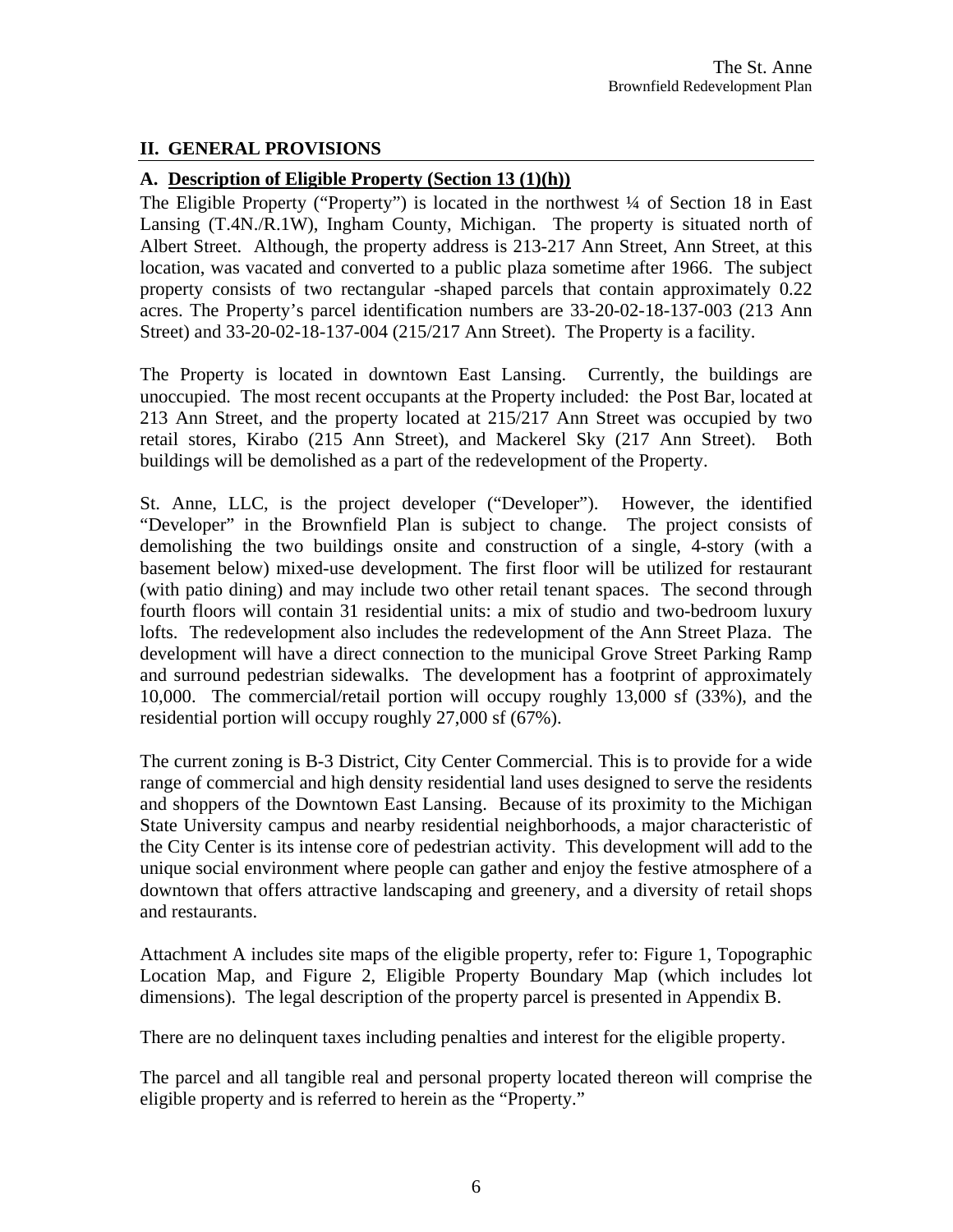#### <span id="page-6-0"></span>**B. Basis of Eligibility (Section 13 (1)(h) , Section 2 (m)), Section 2(r)**

The Property is considered "eligible property" as defined by Act 381, Section 2 because (a) the Property was previously utilized or is currently utilized for a commercial and public purpose; (b) it is located within the City of East Lansing, a qualified local governmental unit, or "Core Community" under Act 381; and (c) the property is determined to be a "facility" (see Attachment D for the environmental documentation).

AKT Peerless has completed a Phase I ESA, Phase II ESA, a Supplemental Phase II ESA, an asbestos survey at the buildings, and will complete a BEA for the new entity known as St. Anne, LLC. The Phase I ESA and Phase II ESA have been submitted to the MDNRE Grant and Loan Division for their review.

The City of East Lansing retained AKT Peerless to conduct a Phase I ESA on behalf of Infinity Companies, LLC of the property located at 213 and 215/217 Ann Street, East Lansing, Michigan. The Phase I ESA was completed on February 19, 2010. The Phase I ESA included a site walkover, review of government records, assembly and review of data from area maps and directories, assessment of aerial photographs, and interviews with the site owner, others familiar with the subject property, and government officials.

Based on the results of their findings, the following Recognized Environmental Conditions (RECs) were identified for the Property:

- The property located at 213 Ann Street was formerly utilized as a coinoperated dry cleaner from at least 1962-1975.
- A Baseline Environmental Assessment (BEA) investigation was completed on the property located at 215/217 Ann Street (Parcel B) by SME in February 2001. According to the BEA, a screen-printing business was formerly located on Parcel B. Further, during the BEA investigation, SME observed a floor drain that appeared to discharge directly into the ground in the basement of 217 Ann Street. This floor drain was determined to represent a REC for the property. Laboratory analytical results from the 2001 BEA investigation indicated the presence of PCE in soil in the area of the above referenced floor drain at concentrations exceeding MDNRE Part 201 Residential/Commercial I GCC. It is AKT Peerless' opinion that based on analytical results and the historical use of the property located at Parcel B, the subject property's natural resources have been adversely affected.
- AKT Peerless observed storage of paints and general cleaning supplies over a floor drain in the northeast portion of the basement of Building 2 (Parcel B). It is AKT Peerless' opinion that the storage of these hazardous substance stored over a floor drain may indicate a potential release into subject property natural resources.

On July 27 and 28, 2010, AKT Peerless conducted a subsurface investigation at the subject property to further evaluate environmental concerns identified during previous environmental investigations. AKT Peerless (1) drilled eight soil borings, (2) installed six temporary monitoring wells, (3) installed two soil vapor points, and (4) collected soil,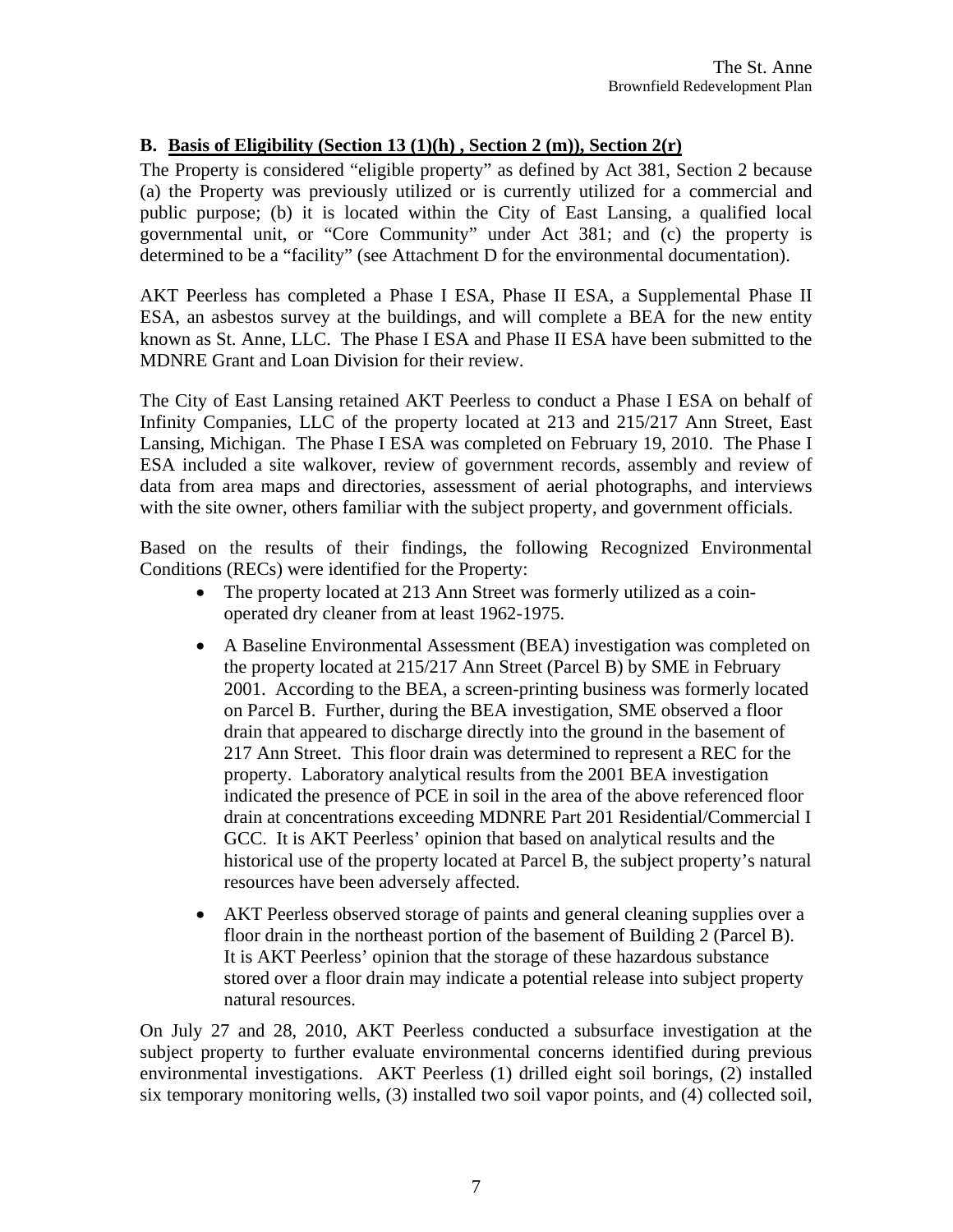groundwater, and soil gas samples for laboratory analyses. AKT Peerless submitted soil, groundwater, and soil gas samples for laboratory analyses of Volatile Organic Compounds (VOCs).

AKT Peerless submitted seven soil samples for laboratory analysis of VOCs. The results of the laboratory analyses of the soil samples are summarized in the table below:

| <b>Soil Boring</b>             | Dunmary of Don Anarytical Results | <b>MDNRE Criteria Exceeded</b> |            |           |             |            |              |  |  |  |  |  |  |
|--------------------------------|-----------------------------------|--------------------------------|------------|-----------|-------------|------------|--------------|--|--|--|--|--|--|
| <b>Location &amp;</b><br>Depth | <b>Parameter</b>                  | <b>DWP</b>                     | <b>GSI</b> | <b>DC</b> | <b>VSIC</b> | <b>PSI</b> | <b>SVIAI</b> |  |  |  |  |  |  |
| $B-1(15-17)$                   | Tetrachloroethylene               | ☑                              |            |           |             |            |              |  |  |  |  |  |  |
| $B-2(15-17)$                   | Tetrachloroethylene               | ☑                              | ☑          |           |             |            |              |  |  |  |  |  |  |
| $B-3(5-7)$                     | Tetrachloroethylene               | ☑                              |            |           |             |            |              |  |  |  |  |  |  |
| $B-4(3-5)$                     | Tetrachloroethylene               | ☑                              |            |           |             |            |              |  |  |  |  |  |  |
| $B-4(5-7)$                     | Tetrachloroethylene               | ☑                              | ☑          |           |             |            | ☑            |  |  |  |  |  |  |
| $B-5(5-7)$                     | Tetrachloroethylene               | ☑                              | ☑          |           |             |            |              |  |  |  |  |  |  |
| $B-6(5-7)$                     | Tetrachloroethylene               | ☑                              | ☑          |           |             |            |              |  |  |  |  |  |  |

| <b>Summary of Soil Analytical Results</b> |  |  |  |  |
|-------------------------------------------|--|--|--|--|
|-------------------------------------------|--|--|--|--|

\*- Sample identification: B-# indicates soil boring and (#-#) indicates screened interval in feet.

DWP – Drinking Water Protection

GSI – Groundwater Surface Water Interface Criteria

DC – Soil Contact Criteria

VSIC – Infinite Source Volatile Soil Inhalation

PSI – Particulate Soil Inhalation

SVIAI – Soil Volatilization to Indoor Air Inhalation Criteria

The results of the laboratory analyses indicated that all other target contaminant concentrations were below MDNRE Residential/Commercial I GCC and/or laboratory method detection limits (MDLs).

AKT Peerless submitted six groundwater samples for laboratory analysis of VOCs. The results of the laboratory analyses of the groundwater samples are summarized in the table below: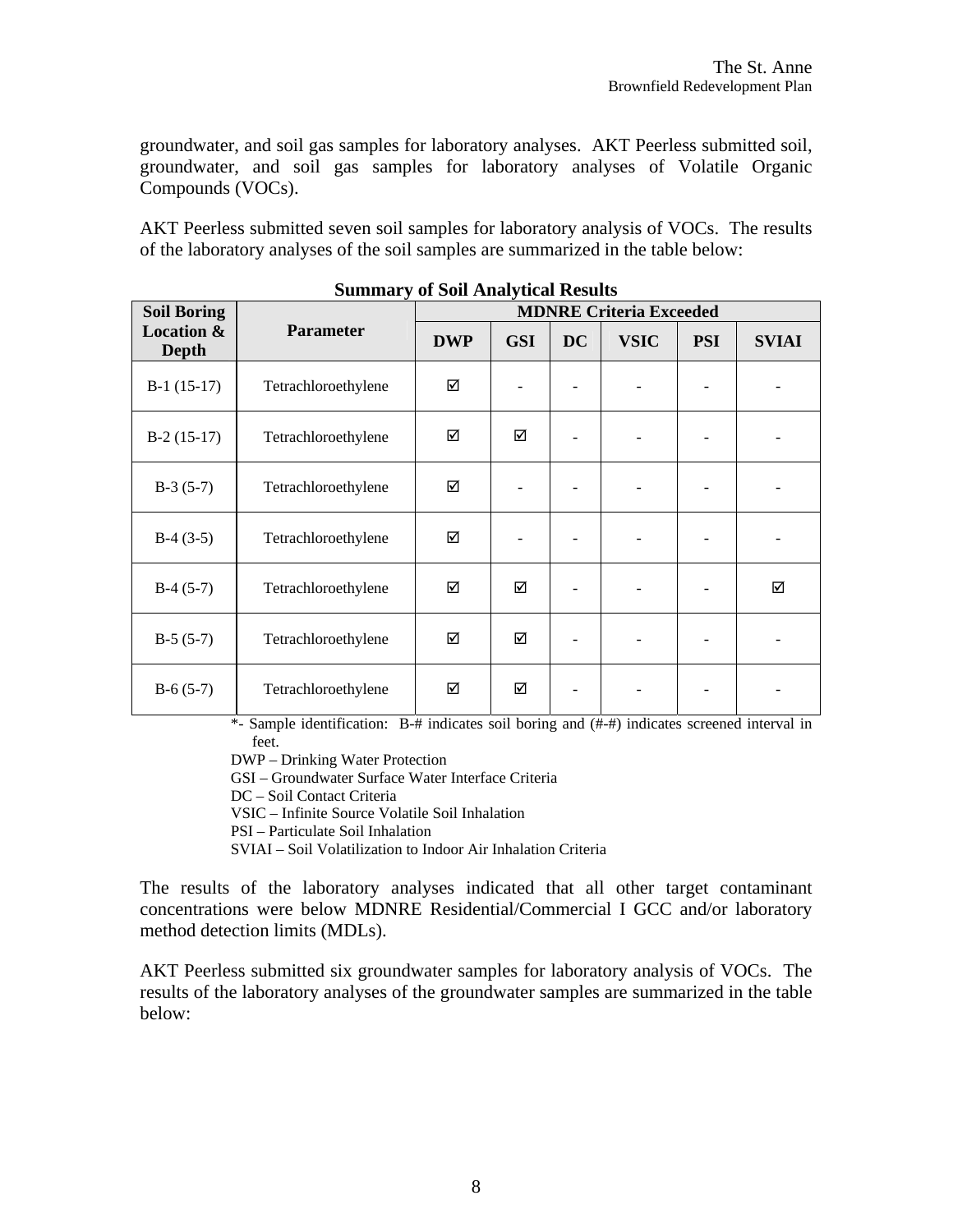<span id="page-8-0"></span>

| <b>Soil Boring</b>                    |                     |           | <b>MDNRE Criteria Exceeded</b> |           |              |
|---------------------------------------|---------------------|-----------|--------------------------------|-----------|--------------|
| <b>Location &amp;</b><br><b>Depth</b> | <b>Parameter</b>    | <b>DW</b> | <b>GSI</b>                     | <b>GC</b> | <b>GVIAI</b> |
| $B-1/TMW$                             | Tetrachloroethylene | ☑         |                                |           |              |
| B-2/TMW                               | Tetrachloroethylene | ☑         | ☑                              |           |              |
| B-3/TMW                               | Tetrachloroethylene | ☑         | ☑                              |           |              |
| $B-4/TMW$                             | Tetrachloroethylene | ☑         | ☑                              |           |              |
| B-5/TMW                               | Tetrachloroethylene | ☑         | ☑                              |           |              |
| $B-6/TMW$                             | Tetrachloroethylene | ☑         | ☑                              |           |              |

#### **Summary of Groundwater Analytical Results**

\*- Sample identification: B-# indicates soil boring and (#-#) indicates screened interval in feet.

DW – Drinking Water

GSI – Groundwater Surface Water Interface Criteria

GC – Groundwater Contact Criteria

GVIAI – Groundwater Volatilization to Indoor Air Inhalation Criteria

The results of the laboratory analyses indicated that all other target contaminant concentrations were below MDNRE Residential/Commercial I GCC and/or laboratory MDLs.

#### **C. Summary of Eligible Activities and Description of Costs (Section 13 (1)(a),(b))**

The "eligible activities" that are intended to be carried out at the Property are considered "eligible activities" as defined by Sec 2 of Act 381, because they include Phase I Environmental Site Assessment (ESA), Phase II ESA, due care plan and activities, preparation of a brownfield plan, preparation of an Act 381 work plan, lead and asbestos survey and abatement, demolition of structures that are not a response activity under Part 201, and additional response activities. Since the Property is located in a Core Community, eligible activities also include the following non-environmental, development related activities: public infrastructure improvements that directly benefit the eligible property and site preparation activities.

Projected available tax increment revenue from the development is insufficient to reimburse the Developer for all anticipated eligible activities. The Developer will utilize tax increment revenue to the maximum extent available; any eligible activities that have not been reimbursed after tax capture has ended will need to be financed by other means.

A summary of the eligible activities and the estimated cost of each eligible activity are shown in the table below.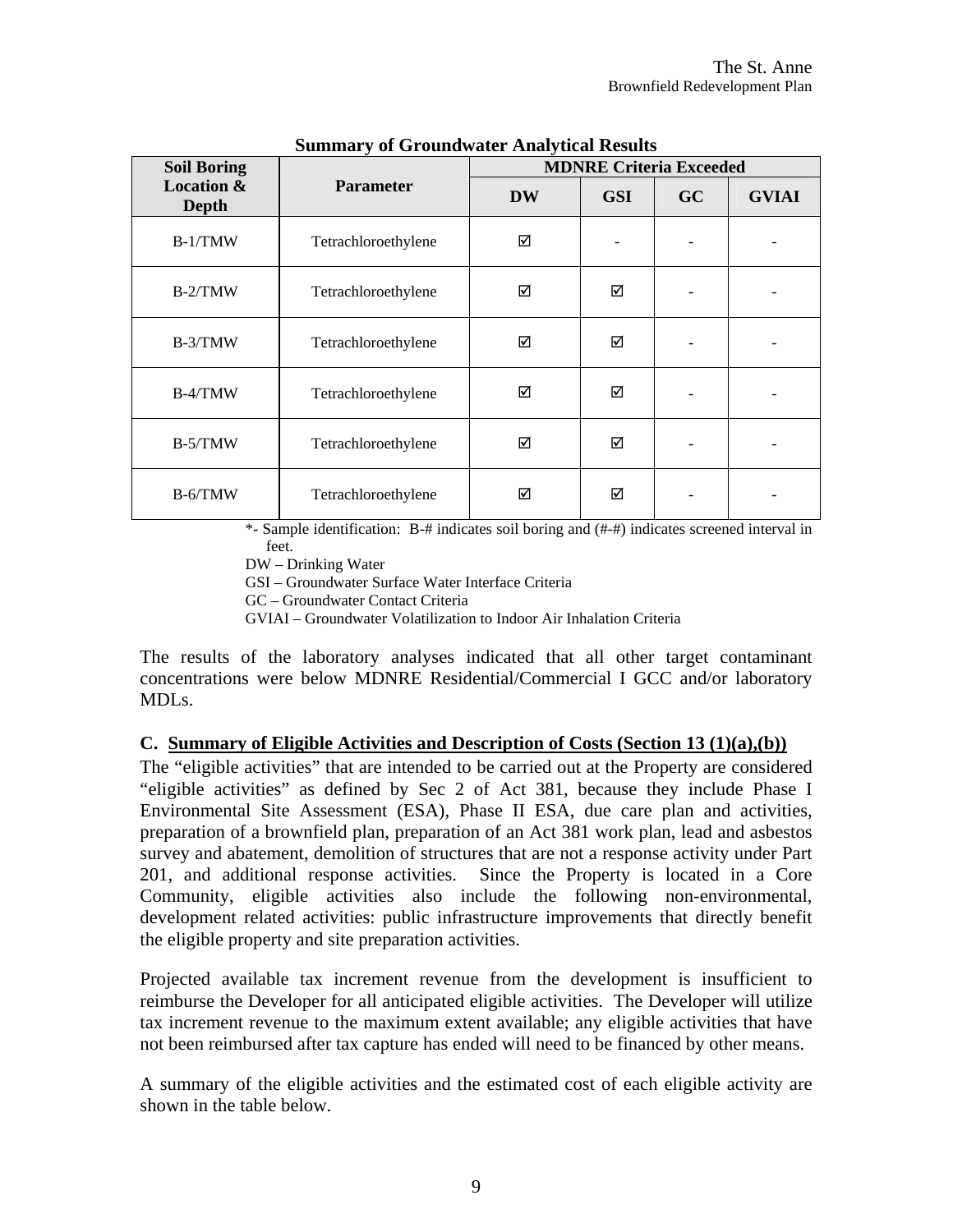| <b>Description of Eligible Activities</b>          |             | <b>Estimated Cost</b> |
|----------------------------------------------------|-------------|-----------------------|
| 1. BEA Activities                                  | \$          | 9,640                 |
| 2. Due Care Activities                             | \$          | 105,000               |
| 3. Preparation of Brownfield and Act 381 Work Plan | \$          | 20,000                |
| 4. Additional Response Activities                  | \$          | 450,000               |
| 5. Public Infrastructure Improvements              | \$          | 728,000               |
| 6. Lead & Asbestos Survey & Abatement              | \$          | 55,000                |
| 7. Demolition                                      | \$          | 52,150                |
| 8. Site Preparation                                | \$          | 207,815               |
|                                                    | Subtotal \$ | 1,627,605             |
| $\vert$ 9. Contingency (15%)                       | \$          | 238,195               |
| $\vert$ 10. Application Fee                        | \$          | 1,000                 |
| 11. Authority Administrative Costs                 | \$          | 150,000               |
| $\parallel$ 12. Interest                           | \$          | 855,043               |
| <b>Total</b>                                       | \$          | 2,871,842             |

#### **ESTIMATED COST OF ALL ELIGIBLE ACTIVITIES**

\*Eligible activities also include preparation of a Phase I, Phase II, and due care plan and completion of an asbestos, lead, and hazardous materials survey. Since these activities—as well as \$16,500 for preparation of the brownfield plan and work plan—were or will be paid for with EPA assessment grant funds, they will not be reimbursed through TIF and are not included in this table.

The Developer intends to apply for any available grant dollars to pay for the environmental MDEQ eligible activities. All remaining eligible activities qualify for reimbursement through tax increment financing and will be reimbursed to the extent that tax increment revenue is available. However, since projected available tax increment revenue is insufficient, only the following costs are anticipated to be reimbursed through tax increment financing: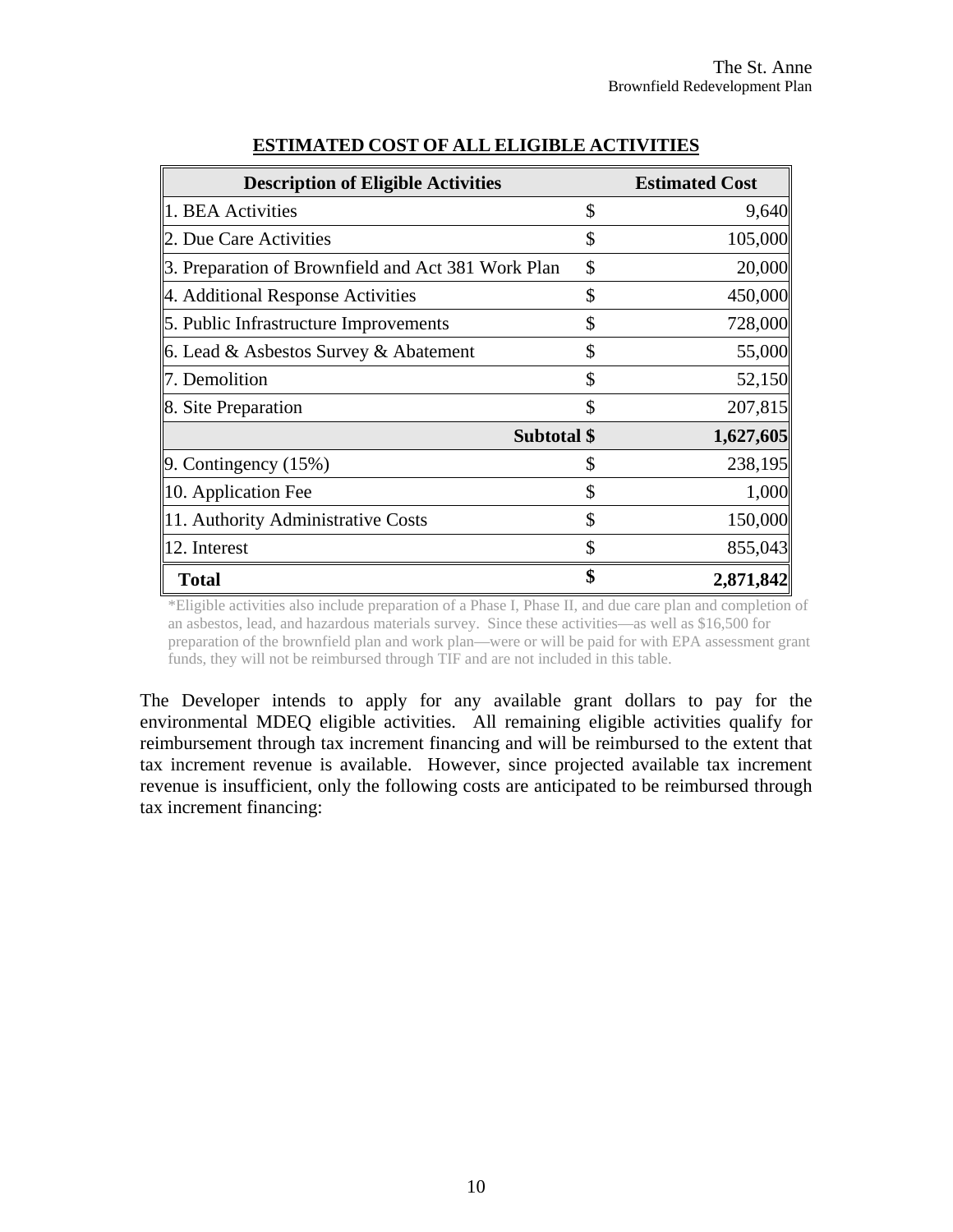| <b>Description of Eligible Activities</b>          |             | <b>Estimated Cost</b> |
|----------------------------------------------------|-------------|-----------------------|
| 1. Preparation of Brownfield and Act 381 Work Plan | \$          | 20,000                |
| $\ 2$ . Public Infrastructure Improvements         | S           | 728,000               |
| 3. Lead & Asbestos Survey & Abatement <sup>*</sup> |             | 50,000                |
| $\parallel$ 4. Demolition                          | S           | 52,150                |
| $\ $ 5. Site Preparation                           |             | 207,815               |
|                                                    | Subtotal \$ | 1,057,965             |
| $\vert$ 6. Contingency (15%)                       |             | 155,695               |
| $\ $ 7. Application Fee                            |             | 1,000                 |
| 8. Authority Administrative Costs                  |             | 150,000               |
| $\vert$ 9. Interest                                |             | $174,364**$           |
| <b>Total</b>                                       |             | 1,539,024             |

#### **ELIGIBLE ACTIVITIES ANTICIPATED FOR REIMBURSEMENT**

\*Although Lead & Asbestos Survey & Abatement costs total \$55,000, only \$50,000 is slated for reimbursement because \$5,000 is expected to be covered by EPA grant dollars.

\*\*Anticipated interest on these eligible activities is \$855,043; however, only \$1,539,024 in tax increment revenue is projected to be available for capture.

A detailed breakout of the eligible activities and the estimated cost of each eligible activity intended to be paid for with Tax Increment Revenues from the Property are shown in Table 1; see Attachment C.

It is currently anticipated construction will begin in the May of 2011 and eligible activities will be completed within eighteen months.

The Developer desires to be reimbursed for the costs of eligible activities. Tax increment revenue generated by the Property will be captured by the Authority and used to reimburse the cost of the eligible activities completed on the Property after approval of this Plan.

In accordance with this Plan and the associated Reimbursement Agreement, the amount advanced by the Developer will be repaid by the Authority, together with interest at the rate set a 5% simple interest, solely from the tax increment revenues realized from the eligible property. Payments will be made to the full extent incremental property tax revenues are or become available for such purpose under the Act. Tax increment revenues will first be used to pay or reimburse administrative expenses described in the table above. The amount of school tax revenues, which will be used to reimburse the costs of implementing eligible activities at this site, will be limited to the cost of eligible activities approved by the MEGA Board, together with the interest rate provided above.

The costs listed in the table above are estimated costs and may increase or decrease depending on the nature and extent of environmental contamination and other unknown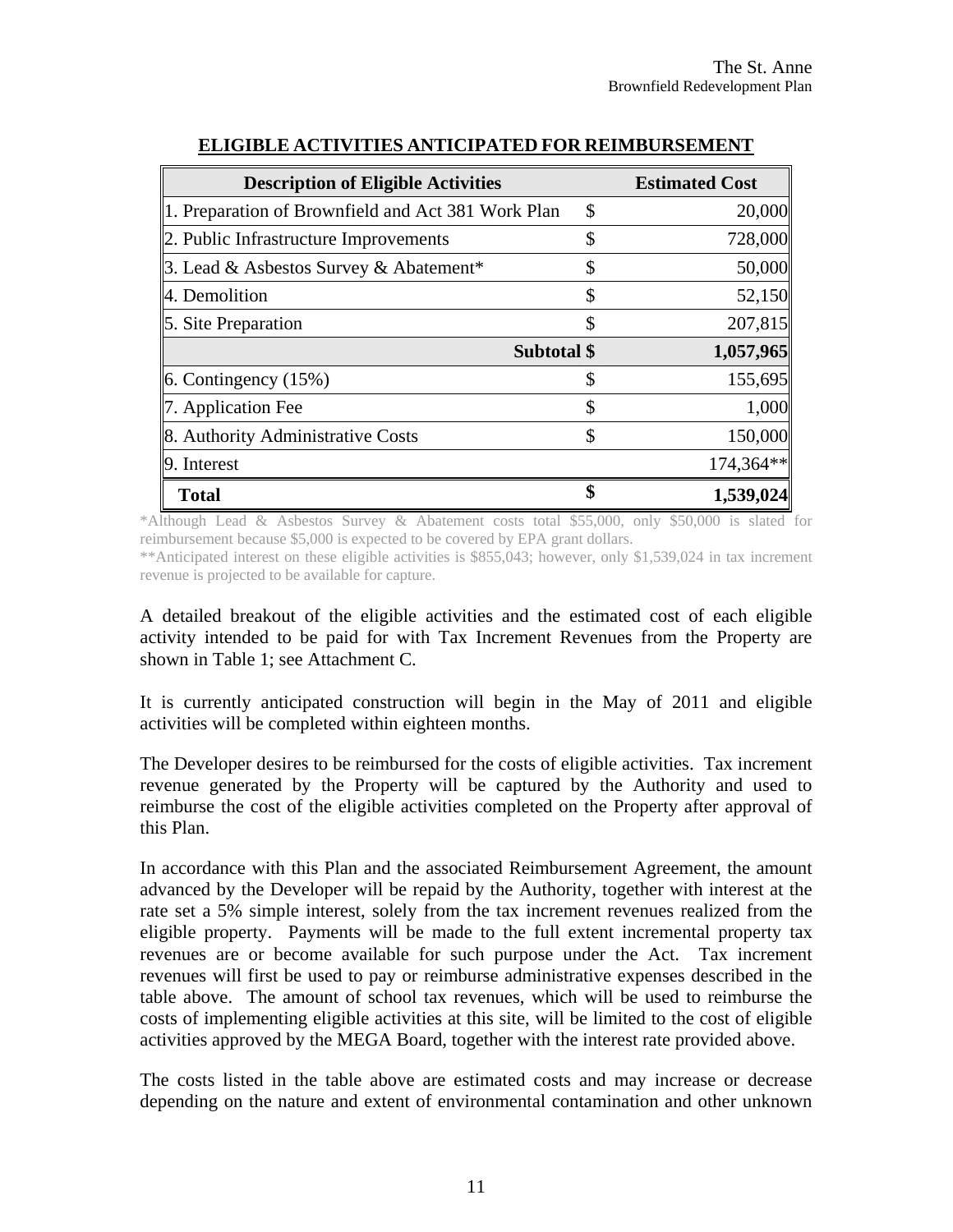<span id="page-11-0"></span>conditions encountered on the Property. The actual cost of those eligible activities encompassed by this Plan that will qualify for reimbursement from tax increment revenues of the Authority from the Property shall be governed by the terms of a Reimbursement Agreement with the Authority (the "Reimbursement Agreement"). No costs of eligible activities will be qualified for reimbursement except to the extent permitted in accordance with the terms and conditions of the Reimbursement Agreement.

#### **D. Estimate of Captured Taxable Value and Tax Increment Revenues (Section 13(1)(c)); Impact of Tax Increment Financing on Taxing Jurisdictions (Section 13(1)(g), Section 2(ee))**

This Plan anticipates the capture of tax increment revenues to reimburse the Developer for the costs of eligible activities under this Plan in accordance with the Reimbursement Agreement. A table of estimated tax increment revenues to be captured is attached to this Plan as Attachment C. Tax increment revenue capture shall start in 2013 or within five years as allowed in Act 381.

The total estimated cost of the eligible activities and other costs (including administrative fees, contingency, and interest) is \$2,871,842. The total estimated cost of the eligible activities and other costs (including administrative fees, contingency, and interest that are projected to be reimbursed through the capture of tax increment revenue is \$1,539,024. The Developer shall invest approximately \$8.9 million in personal and real property improvements on the Property. The effective initial taxable value for this Plan is \$376,000, and is based on land and real property tax only. No personal property tax was included for the initial taxable value, the existence of which would serve to reduce the tax incremental value. Redevelopment of the Property is expected to initially generate incremental taxable value in 2013 with the first significant increase in taxable value of approximately \$624,000 beginning in 2013.

It is estimated that the Authority will capture the 2013 through 2042 tax increment revenues to reimburse the cost of the eligible activities and pay Authority administrative fees.

The captured incremental taxable value and associated tax increment revenue will be based on the actual increased taxable value from all taxable improvements on the Property and the actual millage rates levied by the various taxing jurisdictions during each year of the plan are shown in Attachment C.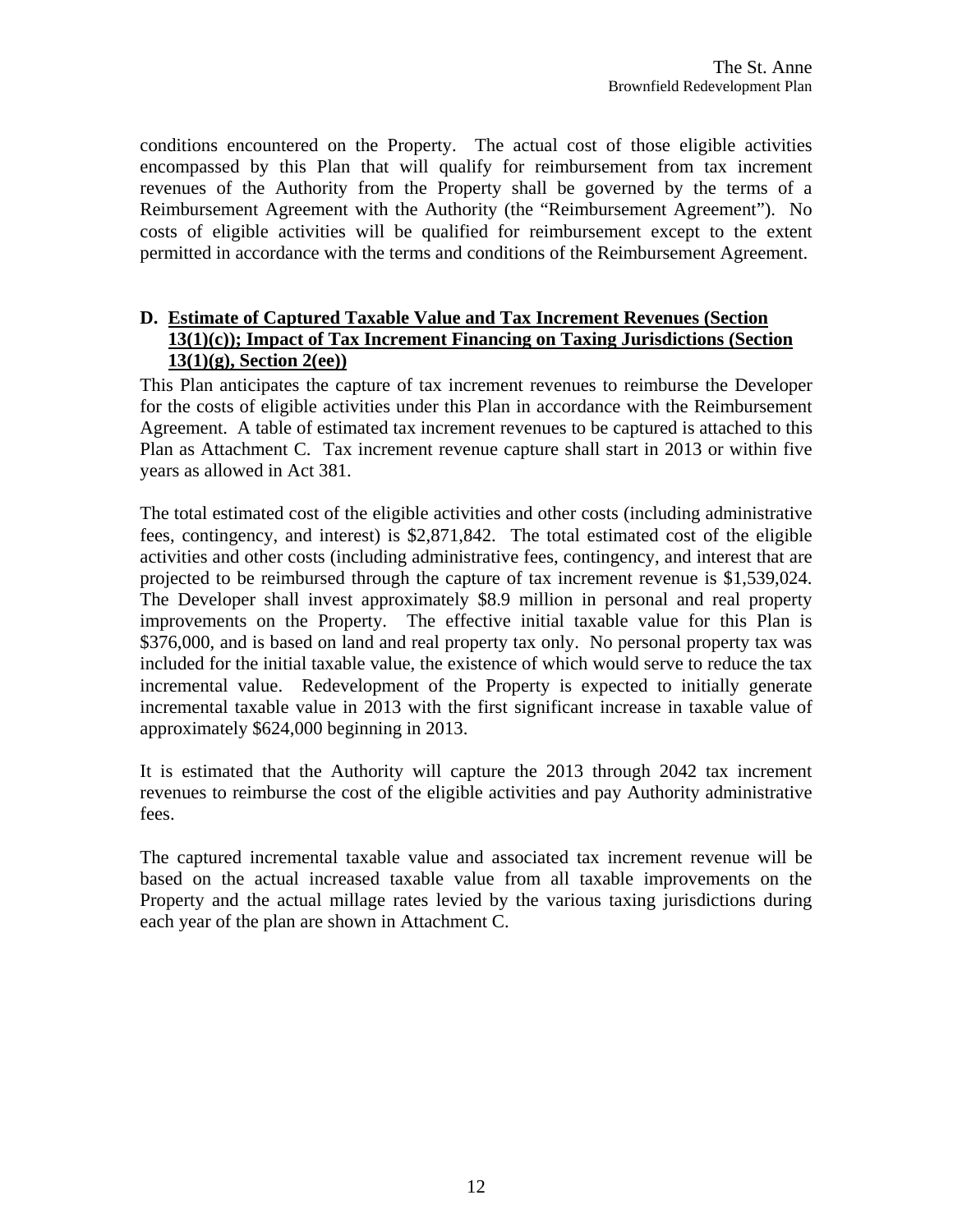#### <span id="page-12-0"></span>**E. Plan of Financing (Section 13(1)(d)); Maximum Amount of Indebtedness (Section 13(1)(e))**

The eligible activities are to be financed by the Developer. The Authority will reimburse the Developer for the cost of approved eligible activities, but only from—and subject to the availability of—tax increment revenues generated from the Property. The City of East Lansing may elect to finance certain public improvements. Any issuance of bonded indebtedness for the City would be limited to \$728,000. Should the City elect to finance the public infrastructure improvements or a portion thereof, the allocation of TIF revenue will be modified in accordance with terms of the Reimbursement Agreement.

All reimbursements authorized under this Plan shall be governed by the Reimbursement Agreement. The Authority shall not incur any note or bonded indebtedness to finance the purposes of this Plan. The inclusion of eligible activities and estimates of costs to be reimbursed in this Plan is intended to authorize the Authority to fund such reimbursements and does not obligate the Authority or the City to fund any reimbursement or to enter into the Reimbursement Agreement providing for the reimbursement of any costs for which tax increment revenues may be captured under this Plan, or which are permitted to be reimbursed under this Plan. The amount and source of any tax increment revenues that will be used for purposes authorized by this Plan, and the terms and conditions for such use and upon any reimbursement of the expenses permitted by the Plan, will be provided solely under the Reimbursement Agreement contemplated by this Plan.

#### **F. Michigan Business Tax Credit**

The Property is included in this Plan to enable "qualified taxpayers" as defined by themselves of eligibility for a credit against their Michigan business tax liability for "eligible investments", as defined by Section 437(31) of Michigan Business Tax Act, incurred on the Property after the adoption of this Plan. Eligible investment is estimated at \$4,453,167

By approval of this Plan, the Authority and the City neither intend to make nor have made representations to a developer or any other person of the availability, amount or value of any credit under the Michigan Business Tax Act or that adoption of this Plan will qualify or entitle a developer or any other person to apply for or receive pre-approval or approval of any credit under the Michigan Business Tax Act for the Property. The Authority and the City also assume no obligation to take any action or to modify or amend this Plan to facilitate or to allow any person to receive pre-approval or approval of any credit under the Michigan Business Tax Act for the Property.

#### **G. Duration of Plan (Section 13(1)(f))**

In no event shall the duration of the Plan exceed 35 years following the date of the resolution approving the Plan, nor shall the duration of the tax capture exceed the lesser of the period authorized under subsection (4) and (5) of Section 13 of Act 381 or 30 years. Further, in no event shall the beginning date of the capture of tax increment revenues be later than five years after the date of the resolution approving the Plan. The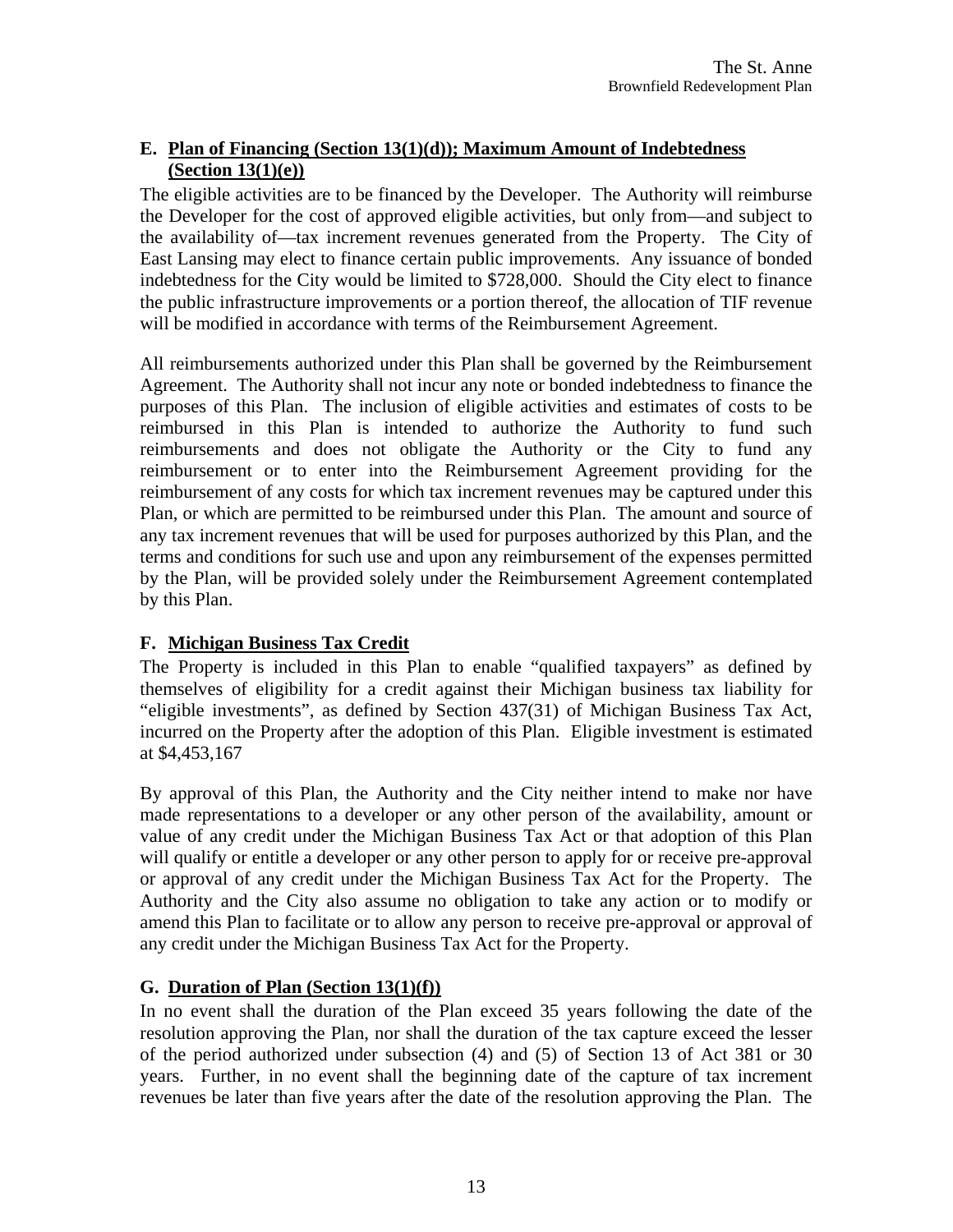<span id="page-13-0"></span>Plan shall remain open for the full 30 years in order to help facilitate additional public infrastructure improvements as necessary.

#### **H. Effective Date of Inclusion in Brownfield Plan**

The Property will become a part of this Plan on the date this Plan is approved by the City Commission. The date of tax capture shall commence during the year construction begins or the immediate following year, but the beginning date of tax capture shall not exceed five years beyond the date of the governing body resolution approving the Plan amendment.

#### **I. Displacement/Relocation of Individuals on Eligible Property (Section 13(1)(i-l))**

One business, The Post, which is owned by the Developer, is located on the eligible property. The Developer will close The Post prior to commencing eligible activities and has waived any rights to relocation assistance under provisions of the State's uniform relocation law and policies. Otherwise, there are no persons or businesses residing on the eligible property, and no occupied residences will be acquired or cleared; therefore there will be no displacement or relocation of persons or businesses under this Plan.

#### **J. Local Site Remediation Revolving Fund ("LSRRF") (Section 8; Section 13(1)(m))**

No Local Site Remediation Revolving Fund (LSRRF) tax increment revenue will be captured and deposited in the LSRRF, as specified in Section 13(5) of Act 381, under this Plan and any other plan of the Authority.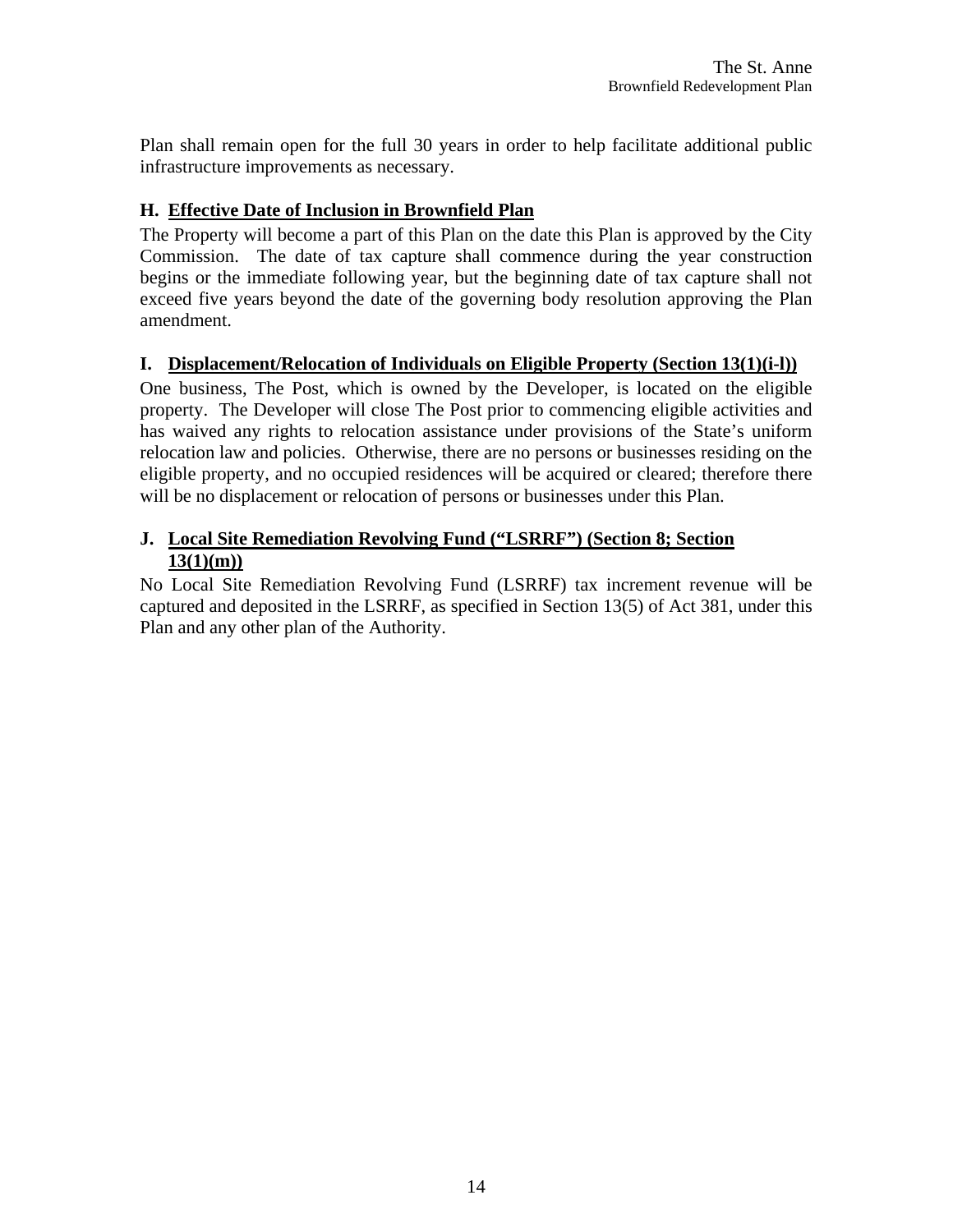**III. ATTACHMENTS**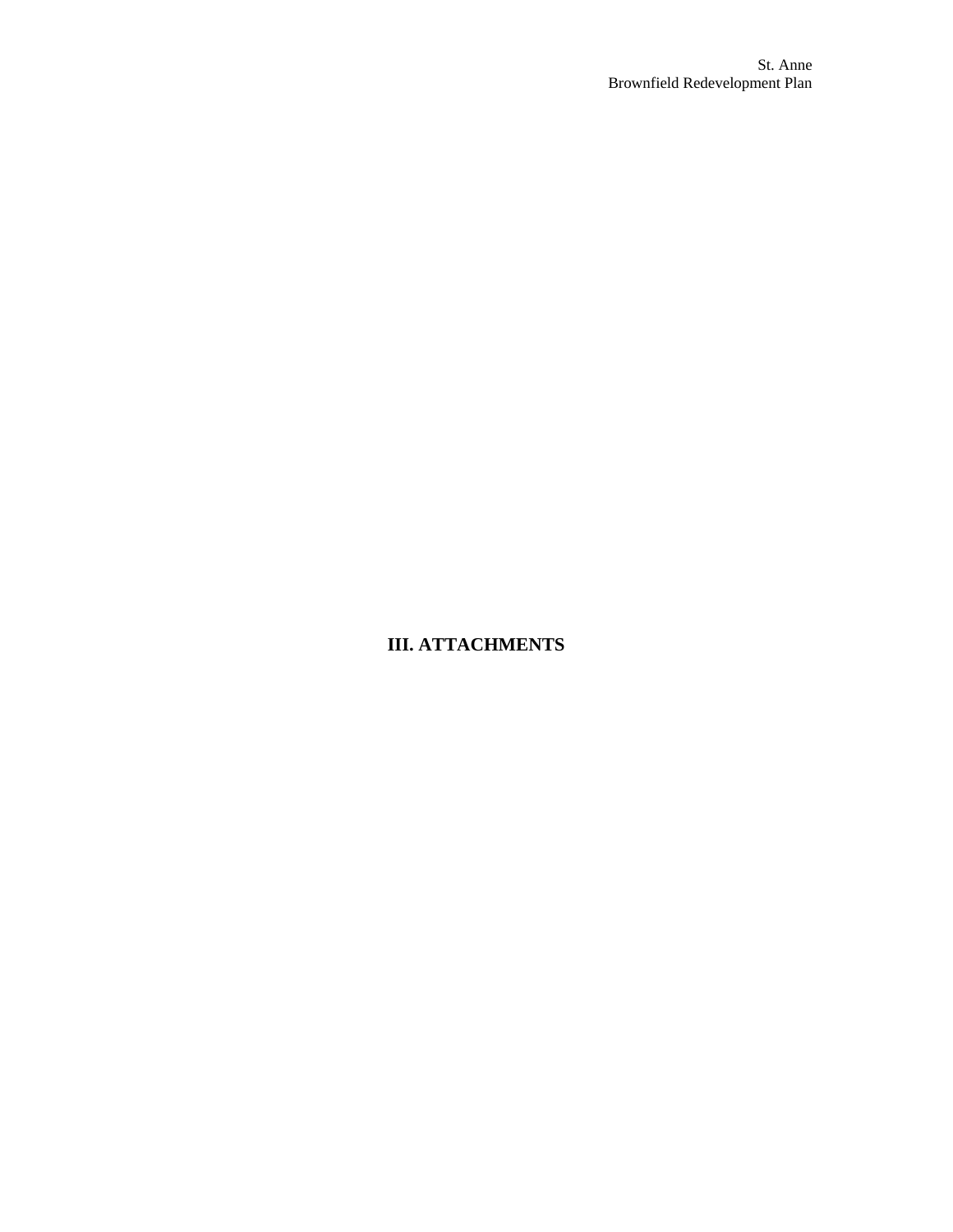## **ATTACHMENT A**

**Site Maps**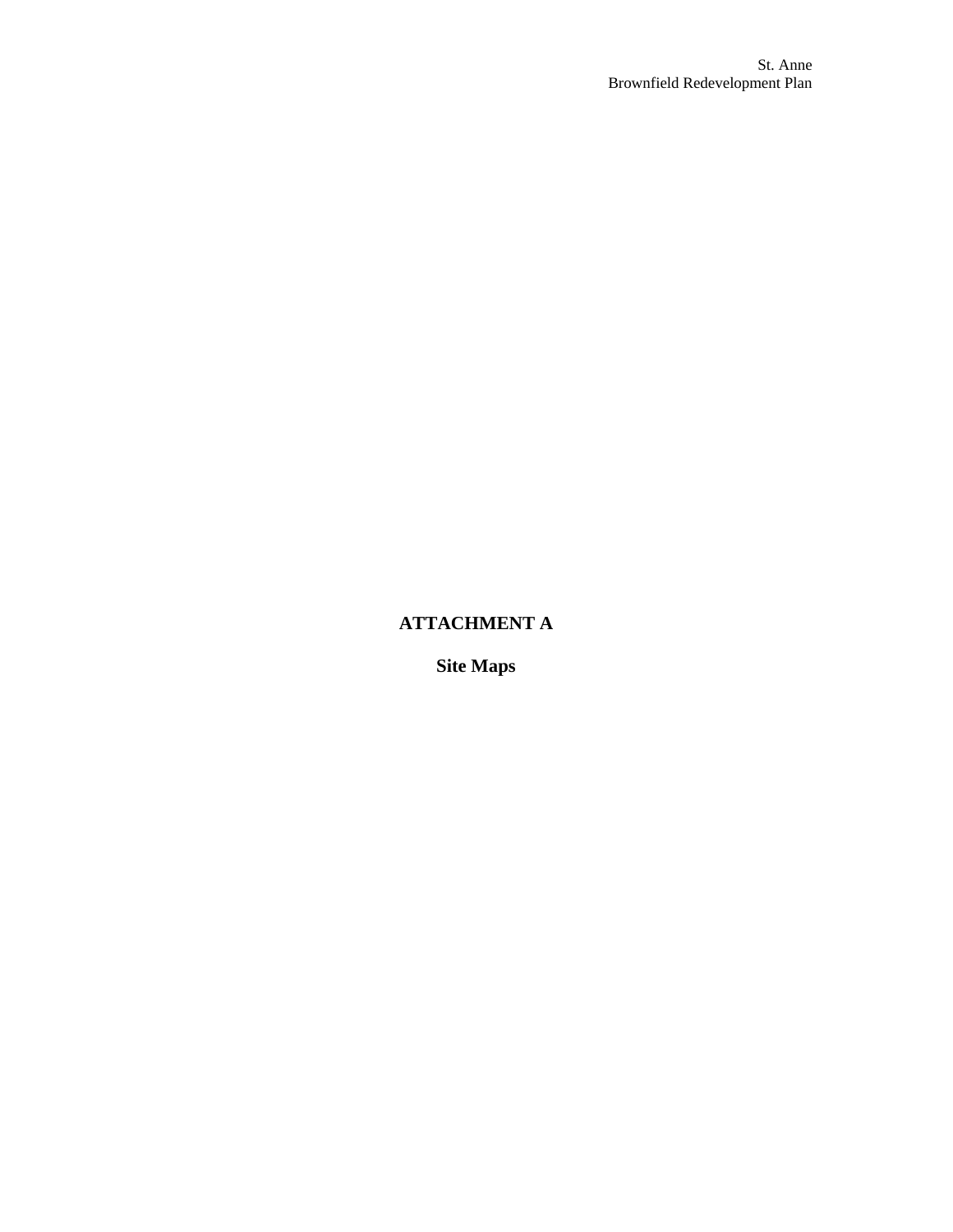#### EAST LANSING QUADRANGLE MICHIGAN - INGHAM COUNTY 7.5 MINUTE SERIES (TOPOGRAPHIC)



T.4 N. - R.1 W.

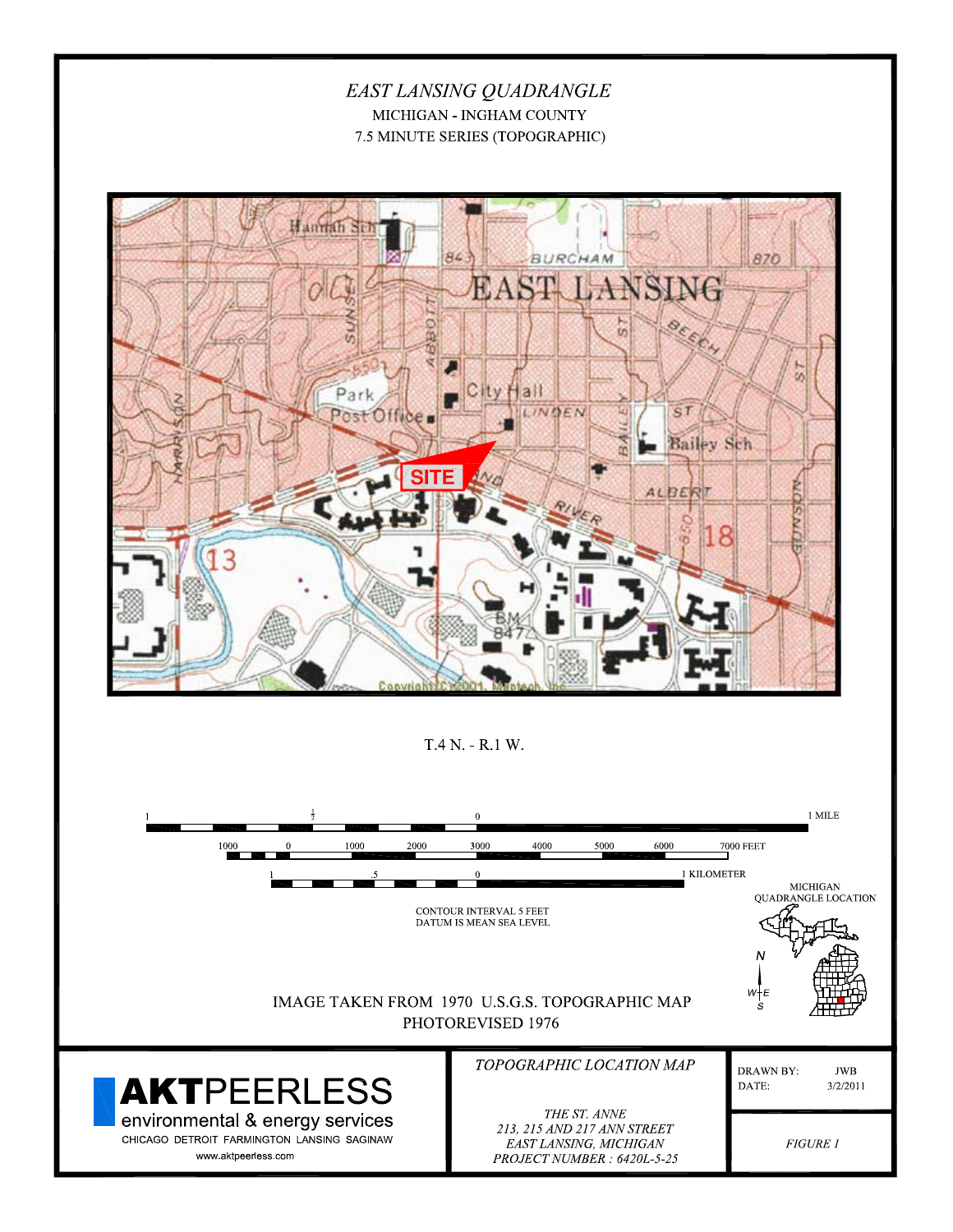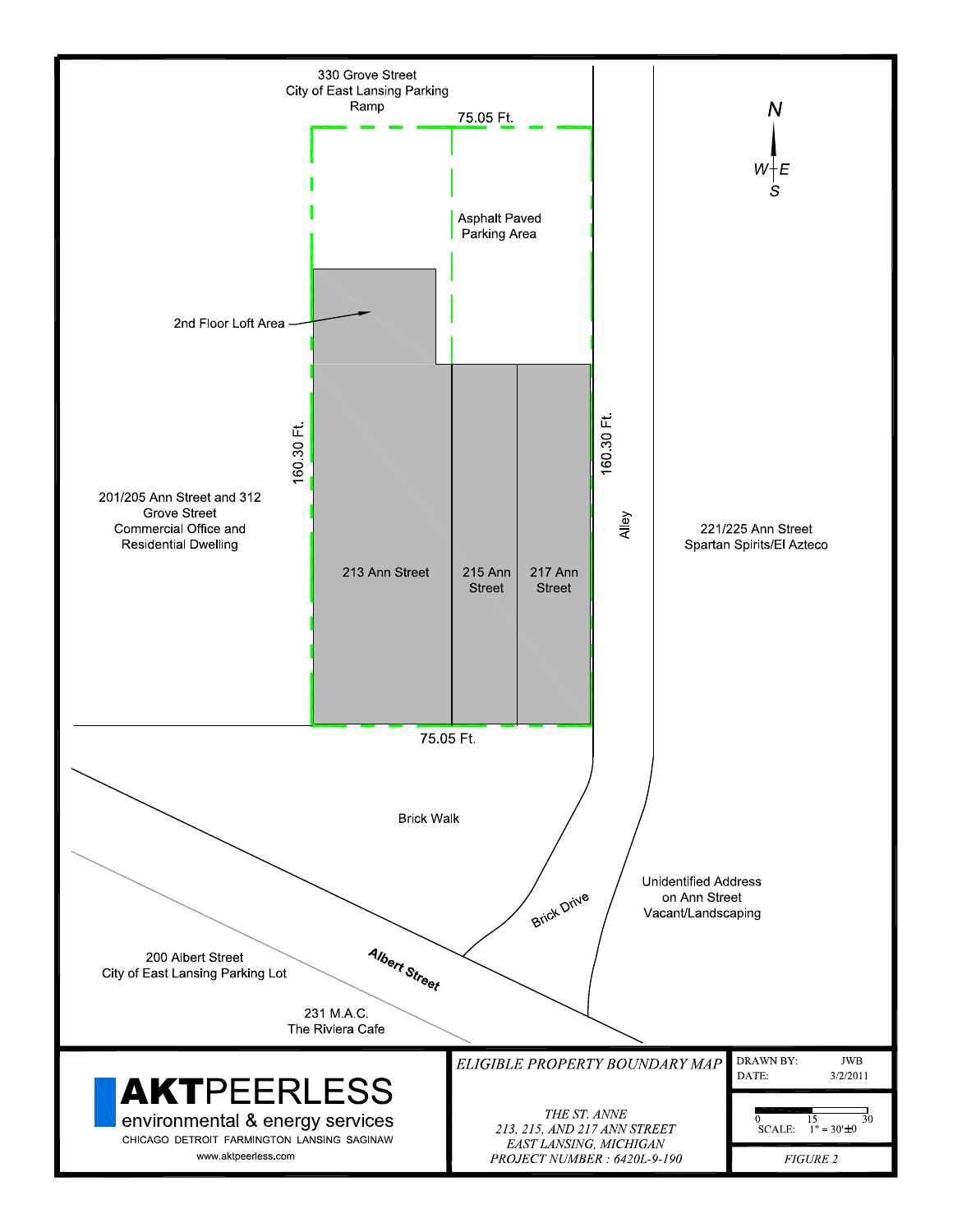### **ATTACHMENT B**

**Legal Descriptions**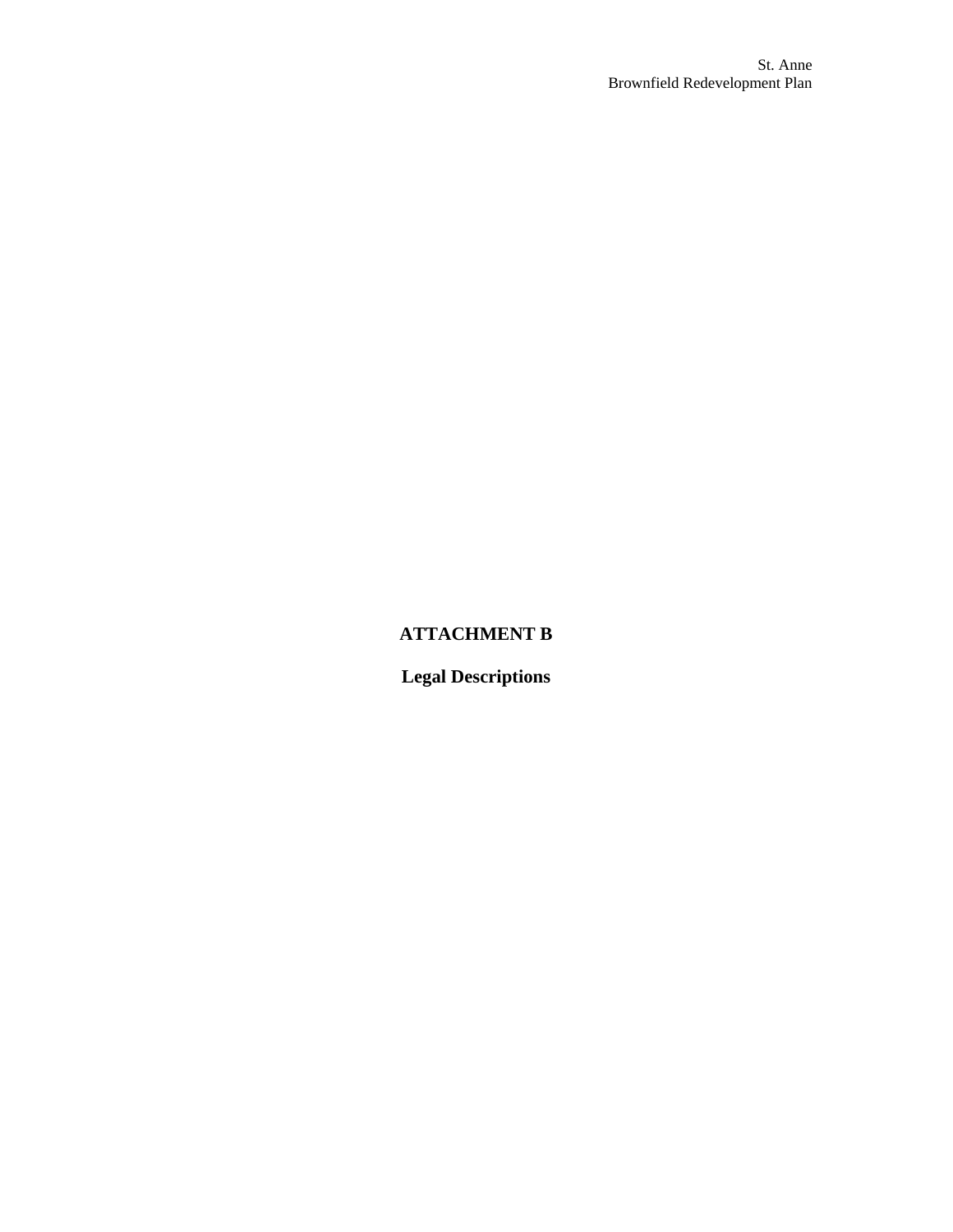Paula Johnson<br>Ingen County<br>Regilier of Deepa Recordes<br>Tulion Cou<u>nty Tapasper</u> 2979 P-347 200-351512  $102 -$ 

Maria Hygnal

# 2002-051372<br>08/17/2002-08:370

#### OUIT CLAIM DEED

The Grantor, ELIP, LLC, whose address is 603 % Bast Michigan Avenue, Lansing, MI 48912 quit claims to .<br>Infinity Companies, L.L.C., whose address is 213 Ann Street, East Lansing, MI 48933, the following.<br>described premises

213 Ann Street, East Lansing, MI: Wost 1/4 of Eest 1/4 of Let 30 & 32, College Grove, City of East Lansing, Ingham County, Michigan, according to the recorded plat thereof, as recorded in Liber 3 of Plats, Page 4, Ingham C

215 Ann Street, Bast Lansing, Mi: Bast 14 of East 14 of Lot 30 & 32, College Grove, City of Hast Lansing, Ingham County, Michigan, according to the recorded plat thereof, as recorded in Liber 3 of Plats, Page 4, Ingham Cou

Commonly known as 213 and 215 Ann Street, Bast Lansing, Michigan,

For full consideration of One Dollar (\$1.00).

 $\partial_{\hat{\eta}}\hat{\omega}$ 

THE FOLLOWING WRITTEN INSTRUMENT IS EXEMPT FROM TAX IMPOSED BY MCL 207. 505 Soction 5 (a) and MCL 207.526 Section 6 (a).

Subject to easements and restrictions of record (1) building and use restriction and easement of record.

This property may be located within the visinity of familand or a farm operation. Gonerally accepted agricultural and management practices which may generate noise, dust, odors, and other associated conditions may be used

Dated this 1\* day of September, 2002.

BLIP, LLC OF ELIP, UL R. Abond

Matthow Kris Elllot, Member of ELV

STATE OF MICHIGAN countron<u>-dighem</u>.

Witnesser:

The foregoing instrument was acknowledged before me this  $t^n$  day of  $\frac{\text{Sorkink}_{M}l}{\text{Sinkowski}}$ ,  $l$ ,  $Z$ OO $Z$  and M. Kris ElHo<sub>I</sub>,  $\frac{1}{2}$ ,  $\frac{1}{2}$ ,  $\frac{1}{2}$ ,  $\frac{1}{2}$ ,  $\frac{1}{2}$ ,  $\frac{1}{2}$ ,  $\frac{1}{2}$ ,  $\frac{1}{2}$ ,  $\frac{1$ 

Knaberly and Sunnelly<br>Notary Public Kimberly Systemeter<br>Shemmission expires: 11-10-2023:

| <u>When Recorded Return to</u><br>Infinity Companies, LLC<br>213 Ann Street<br>$\sim$<br>East Lansing, MI 48933 | Diafied by:<br>ELP, LLC<br>603 V.B. Michigan Ave<br>Lansing, MT 48917<br>(517)374.1100 | Send Subsequent Tax bills<br>Infinity Companies, LLC<br>213 Ann Street<br>Bast Lansing, Mf 48933 |
|-----------------------------------------------------------------------------------------------------------------|----------------------------------------------------------------------------------------|--------------------------------------------------------------------------------------------------|
|                                                                                                                 |                                                                                        | RECEIVED<br>SEP 04 2002<br>INGHAM COUNTY                                                         |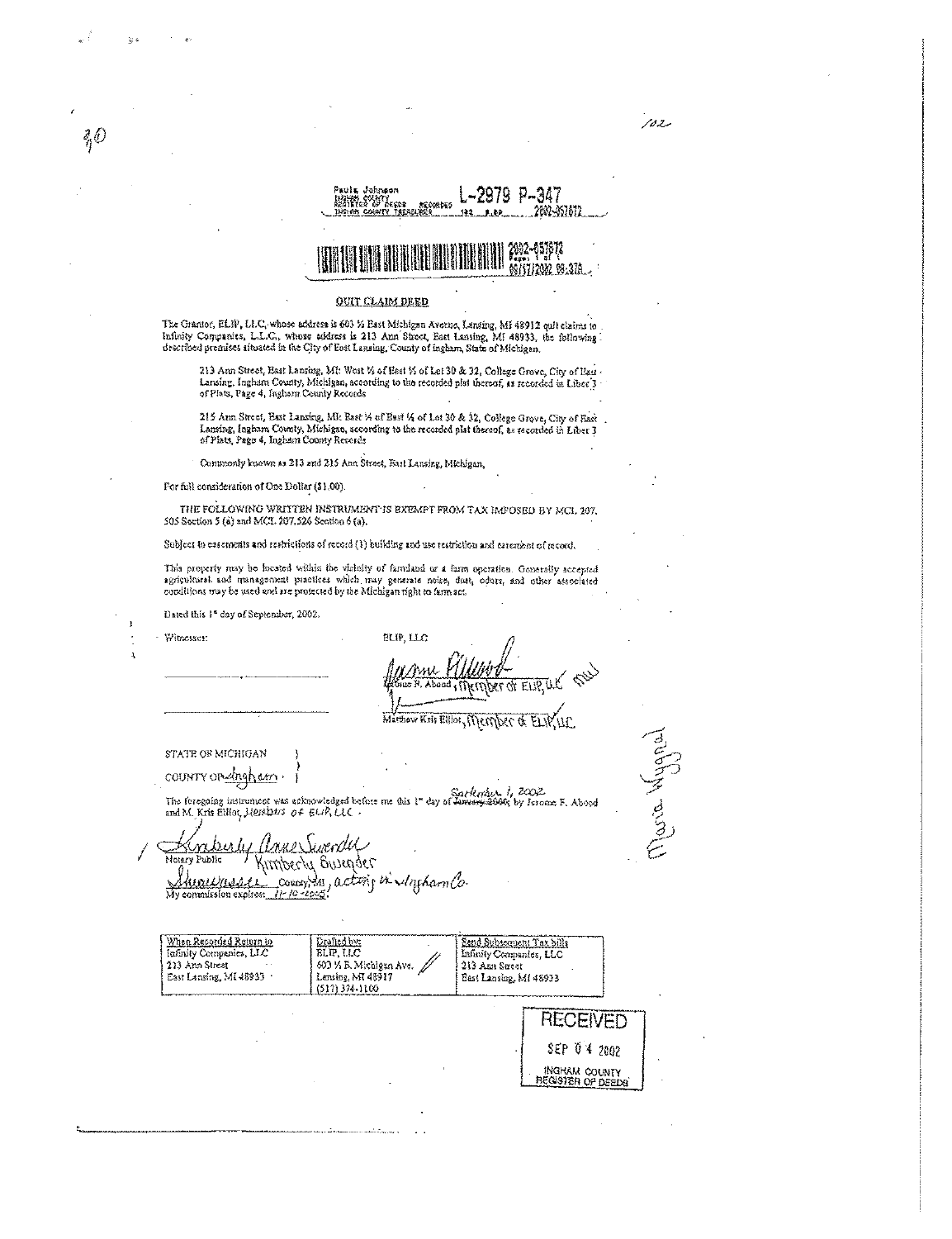#### **ATTACHMENT C**

**Tables**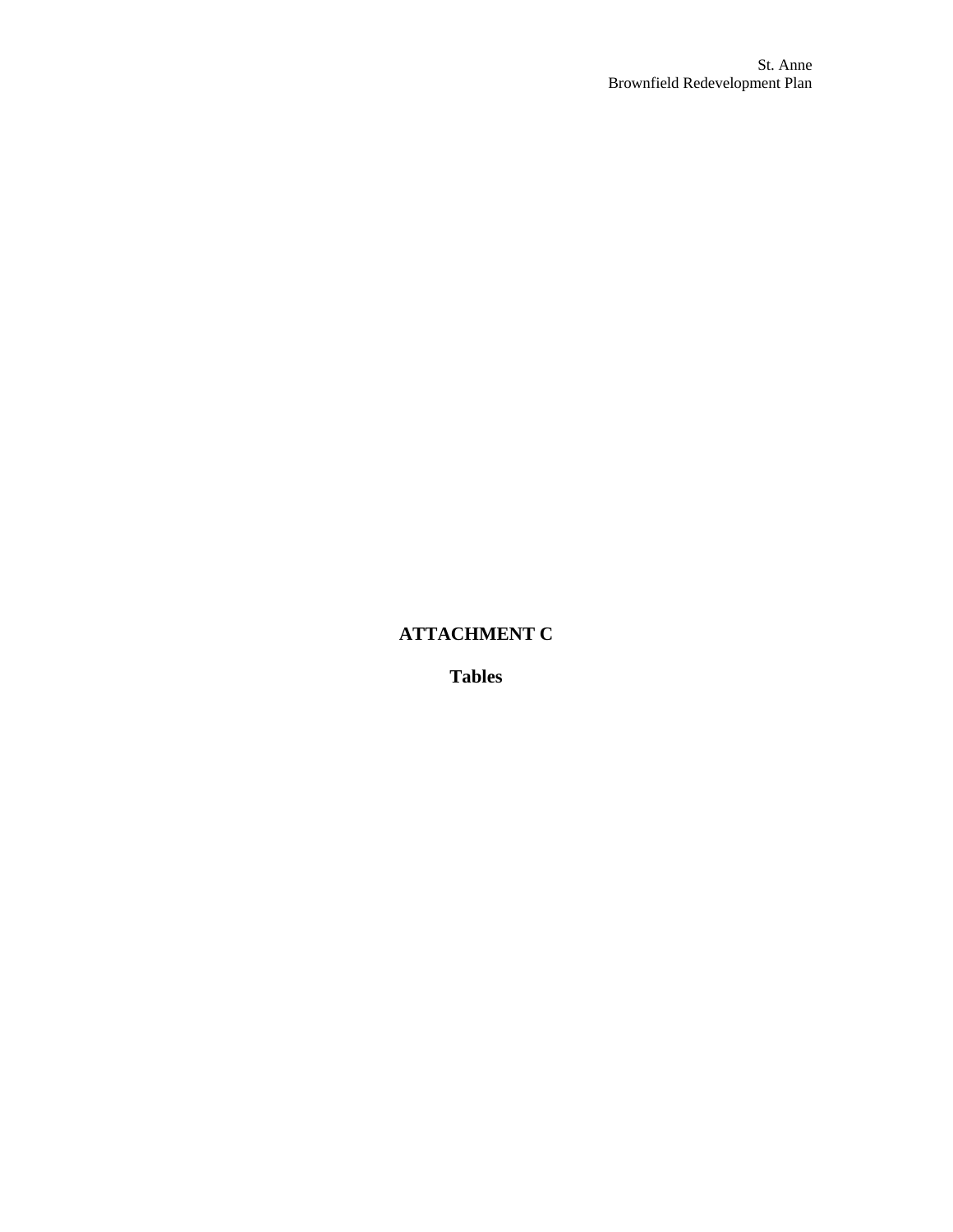**Table 1**St. Anne Project, East Lansing, Michigan



|                                                                                                                                                                                    | <b>Total Estimated</b> | <b>School and Local</b><br>MDEQ Act 381 | <b>School and Local</b><br>MEGA Act 381 |                                   |
|------------------------------------------------------------------------------------------------------------------------------------------------------------------------------------|------------------------|-----------------------------------------|-----------------------------------------|-----------------------------------|
| <b>Item/Activity</b>                                                                                                                                                               | Cost                   | <b>Eligible Activiites</b>              | <b>Eligible Activities</b>              | <b>Comments</b>                   |
| BEA Environmental Assessment Activities - No prior MDNRE or MEGA work plan approval necessary if costs are included in the Plan (even if incurred before Brownfield Plan approval) |                        |                                         |                                         |                                   |
| Phase I                                                                                                                                                                            | \$2,000                |                                         |                                         | covered under EPA Hazardous Grant |
| Phase II                                                                                                                                                                           | \$7,640                |                                         |                                         | covered under EPA Hazardous Grant |
| Section 7a Compliance Analysis (Due Care Plan) and Due Care Activities                                                                                                             |                        |                                         |                                         |                                   |
| Due Care Plan                                                                                                                                                                      | \$5,000                |                                         |                                         | covered under EPA Hazardous Grant |
| Installation of a Subslab venting system                                                                                                                                           | \$100,000              |                                         |                                         | covered under grant               |
| <b>Preparation of Brownfield Plan and Act 381 Workplan</b>                                                                                                                         |                        |                                         |                                         |                                   |
| <b>Brownfield Plan</b>                                                                                                                                                             | \$10,000               |                                         | \$10,000                                | Incurred by Developer             |
| MEGA Act 381 Work Plan                                                                                                                                                             | \$10,000               |                                         | \$10,000                                | Incurred by Developer             |
| Additional Response Activities (Contaminated soil and groundwater removal, due care activities, etc.)                                                                              |                        |                                         |                                         |                                   |
| Dewatering and Disposal of groundwater if encountered during construction activities                                                                                               | \$100,000              |                                         |                                         | covered under grant               |
| Soil Excavation, Trasportation and Disposal/shoring during excavation of contaminated soils                                                                                        | \$300,000              |                                         |                                         | covered under grant               |
| Lab/Analytical Data                                                                                                                                                                | \$20,000               |                                         |                                         | covered under grant               |
| Field Oversight and Reporting                                                                                                                                                      | \$25,000               |                                         |                                         | covered under grant               |
| <b>Utility Gaskets and Wraps</b>                                                                                                                                                   | \$5,000                |                                         |                                         | covered under grant               |
| Public Infrastructure Improvements (Must be located on publicly owned and maintained or controlled (i.e., in a public ROW or easement)                                             |                        |                                         |                                         |                                   |
|                                                                                                                                                                                    |                        |                                         |                                         |                                   |
|                                                                                                                                                                                    |                        |                                         |                                         |                                   |
| Roads (improvements adjacent to Property and Plaza)                                                                                                                                | \$125,000              |                                         | \$125,000                               | Incurred by Developer             |
| Curbs and Gutter                                                                                                                                                                   | \$18,000               |                                         | \$18,000                                | Incurred by Developer             |
| <b>Storm Sewers</b>                                                                                                                                                                | \$6,500                |                                         | \$6,500                                 | Incurred by Developer             |
| Water Mains                                                                                                                                                                        | \$150,000              |                                         | \$150,000                               | Incurred by Developer             |
| <b>Sanitary Sewer Mains</b>                                                                                                                                                        | \$3,500                |                                         | \$3,500                                 | Incurred by Developer             |
| Sidewalks tied into public plaza area                                                                                                                                              | \$50,000               |                                         | \$50,000                                | Incurred by Developer             |
| Signage for Public Plaza                                                                                                                                                           | \$10,000               |                                         | \$10,000                                | Incurred by Developer             |
| Landscaping                                                                                                                                                                        | \$80,000               |                                         | \$80,000                                | Incurred by Developer             |
| Park Plaza area seating areas                                                                                                                                                      | \$135,000              |                                         | \$135,000                               | Incurred by Developer             |
| Amphitheater                                                                                                                                                                       | \$150,000              |                                         | \$150,000                               | Incurred by Developer             |
| <b>Asbestos Survey and Hazardous Mat Activities</b>                                                                                                                                |                        |                                         |                                         |                                   |
| Asbestos, Lead and Hazardous Material Survey                                                                                                                                       | \$5,000                |                                         |                                         | covered under EPA Hazardous Grant |
| Asbestos, Lead, and Hazardous Materials Abatement                                                                                                                                  | \$50,000               |                                         | \$50,000                                | Incurred by Developer             |
| <b>Demolition</b>                                                                                                                                                                  |                        |                                         |                                         |                                   |
| Building Demolition-includes foundations, basements, debris removal and recycling, fill and compaction on the Eligible Property.                                                   | \$40,150               |                                         | \$40,150                                | Incurred by Developer             |
| Site Demolition-includes removal of utilities, pavement or concrete, etc. on the eligible property                                                                                 | \$12,000               |                                         | \$12,000                                | Incurred by Developer             |

#### **Table 1- MEGA and MDNRE Eligible Activities**

Eligible Activities means 1 or more of the following: 1) Baseline environmental assessment activities (Phase I, Phase II, BEA), 2) Due Care Activities (Due Care Plan and its associated activities), 3) Additional response a minimally required under the law), 4) Infrastructure improvements that directly benefit the property, 5) demolition of structures that is not a response activity (including interior demolition), 6) Lead or asbestos abateme preparation that is not a response activity (removal of fill, site grading/grubbing, etc), 8) relocation of public buildings or operations for econ dev purposes, 9) costs of preparing a brownfield plan or workplan, 9) cost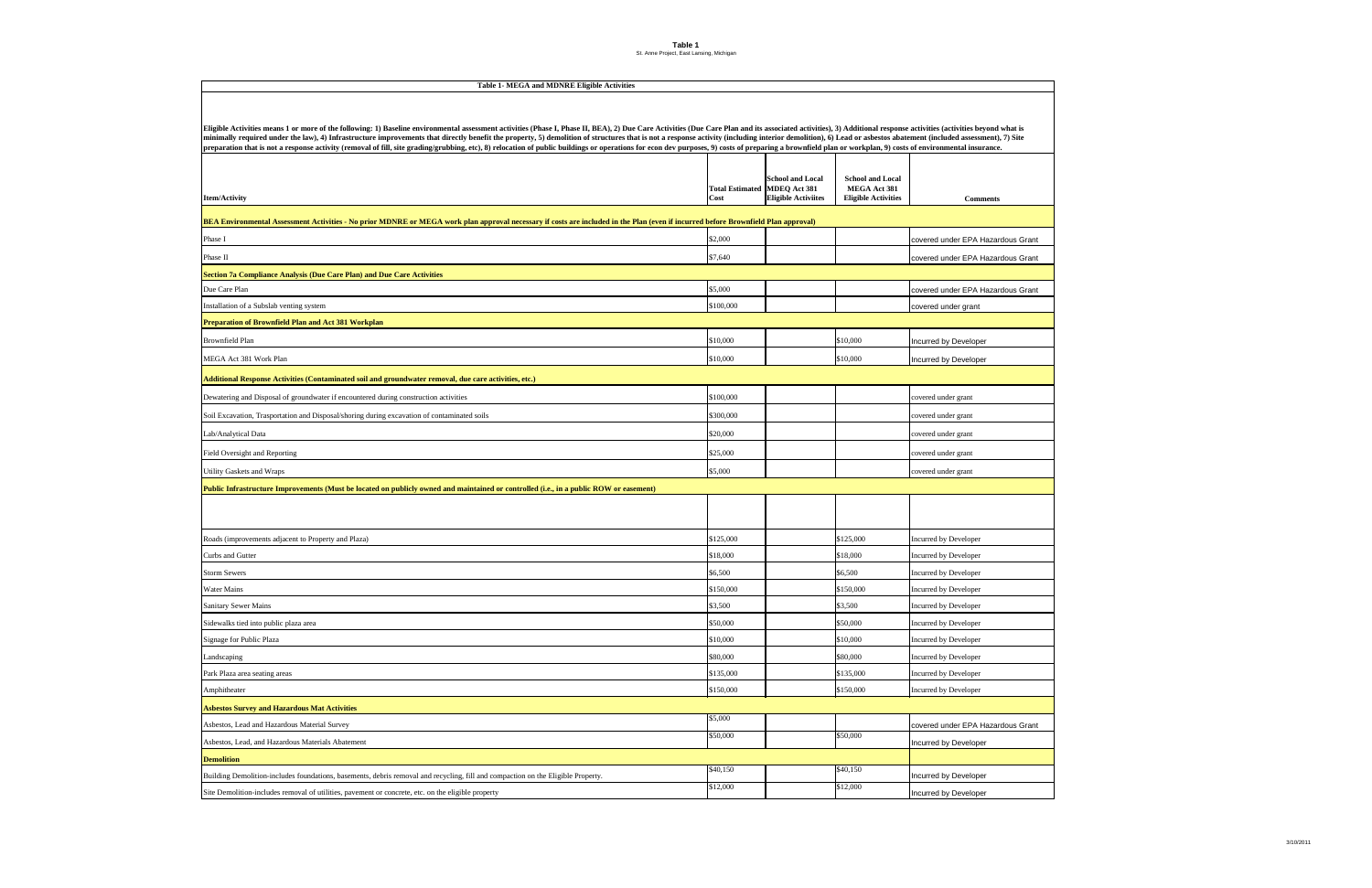**Table 1** St. Anne Project, East Lansing, Michigan

| <b>Site Preparation</b>                                                                                                                                                                                                                                                                                                                                                    |             |     |             |                       |
|----------------------------------------------------------------------------------------------------------------------------------------------------------------------------------------------------------------------------------------------------------------------------------------------------------------------------------------------------------------------------|-------------|-----|-------------|-----------------------|
| Construction Staking Related to Infrastructure Improvements, Site Preparataion Activities, or Demoltion                                                                                                                                                                                                                                                                    | \$14,205    |     | \$14,205    | Incurred by Developer |
| Geotechnical Engineering                                                                                                                                                                                                                                                                                                                                                   | \$10,000    |     | \$10,000    | Incurred by Developer |
| Clearing & Grubbing--removal of organic matter including vegetative cover and topsoil to a depth sufficient to permit construction of the structure, utility, or road.<br>Includes proper recycling, reuse, and/or disposal of cleared and grubbed matter                                                                                                                  | \$53,730    |     | \$53,730    | Incurred by Developer |
| Temporary Construction Access and/or Roads                                                                                                                                                                                                                                                                                                                                 | \$1,000     |     | \$1,000     | Incurred by Developer |
| Temporary Facility--structure or use permitted by local building codes to exist during periods of construction and site preparation.                                                                                                                                                                                                                                       | \$17,600    |     | \$17,600    | Incurred by Developer |
| Temporary Traffic Control--road closure, signage, barricades, lights, guards or flaggers, as approved by governing authorities.                                                                                                                                                                                                                                            | \$1,500     |     | \$1,500     | Incurred by Developer |
| Temporary Erosion Control--onsite where construction activities do not include construction of a building, including structural, non-sturctural measures, vegetative<br>planting, or management practices (e.g., silt fencing, manhole treatment devices, silt traps, mulching, diversions, channel linings, grade stabilization, and bank<br>protection.                  | \$1,500     |     | \$1,500     | Incurred by Developer |
| Temporary Site Control--to protect human health and/or project investment (e.g., security, fencing, lighting)                                                                                                                                                                                                                                                              | \$7,800     |     | \$7,800     | Incurred by Developer |
| Foundation Work to Address Special Soil Concerns and most economical manner to allow for construction give brownfield conditions                                                                                                                                                                                                                                           | \$67,480    |     | \$67,480    | Incurred by Developer |
| Temporary Sheeting/Shoring--to address special soil concerns during construction of open cut trenches for utility work or foundation work as required by any<br>governing laws or ordinances and as mayb be necessary to protect life, property, or the work. During eligible Demolition Activities, may be allowed to protect<br>adjacent buildings, roads, or utilities. | \$8,000     |     | \$8,000     | Incurred by Developer |
| Soft Costs-so long as they are directly associated with Site Preparation activities (including engineering and design), and professional fees and costs.                                                                                                                                                                                                                   | \$25,000    |     | \$25,000    | Incurred by Developer |
| <b>Project Sub Totals</b>                                                                                                                                                                                                                                                                                                                                                  | \$1,627,605 | \$0 | \$1,057,965 |                       |
| 15% Contingency on Eligible Activities                                                                                                                                                                                                                                                                                                                                     | \$238,195   | \$0 | \$155,695   |                       |
| <b>MEGA</b> Fee                                                                                                                                                                                                                                                                                                                                                            | \$1,000     |     | \$1,000     |                       |
| <b>BRA</b> Administrative Fees                                                                                                                                                                                                                                                                                                                                             | \$150,000   |     |             |                       |
| Interest                                                                                                                                                                                                                                                                                                                                                                   | \$855,043   |     |             |                       |
| Total Cost of Eligible Activities to be Funded through TIF (includes East Lansing admin. fee)                                                                                                                                                                                                                                                                              | \$2,871,842 | \$0 | \$1,214,660 |                       |

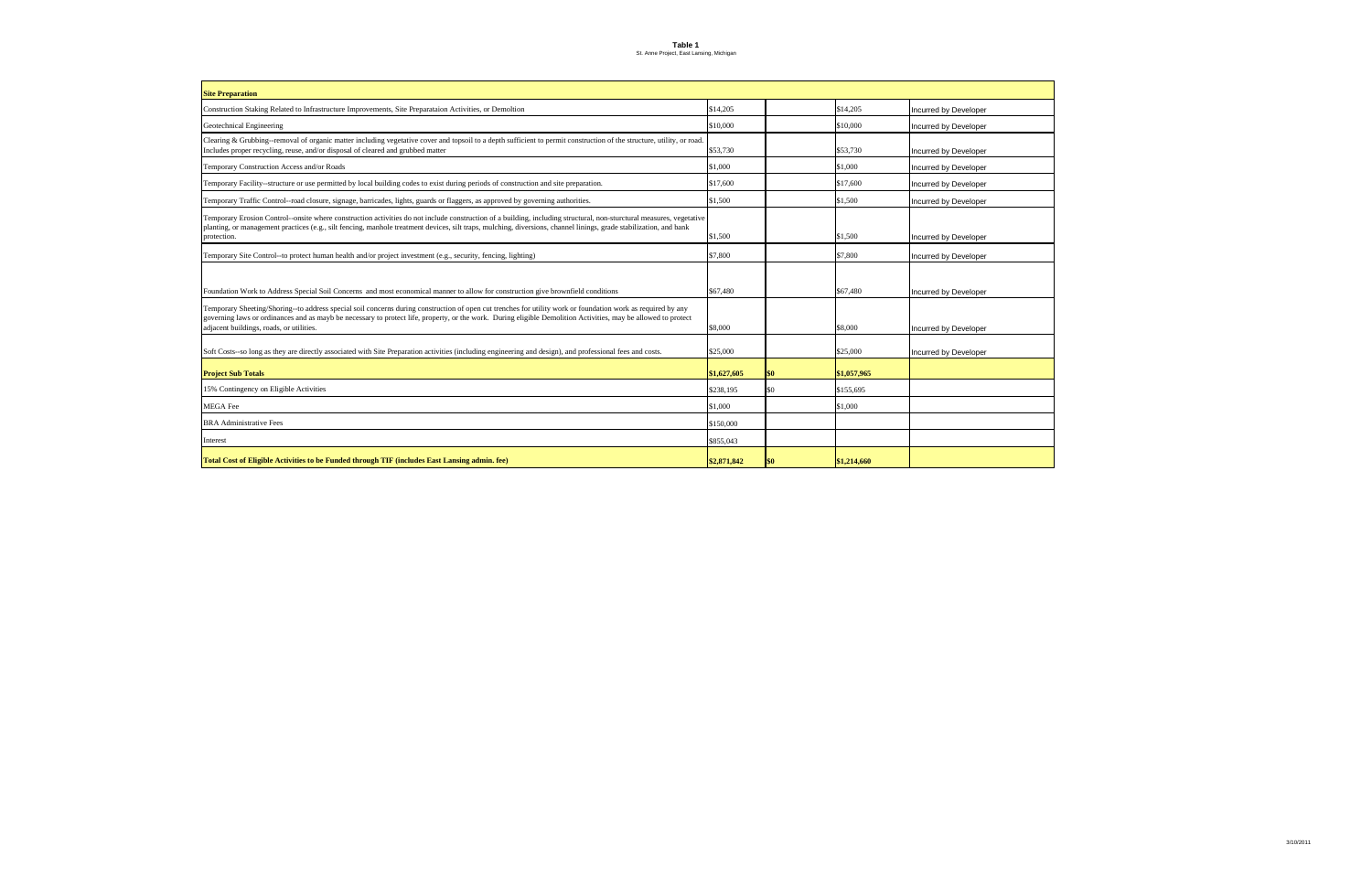**Tax Increment Financing Estimates Table 2** St. Anne Project East Lansing, Michigan

|                                                                                                                                                                                                                                                                                                              |                                                                                                    | 2010        | 2011       | 2012       | 2013                                                                                  | 2014                                                                     | 2015                                                                          | 2016                                                                                  | 2017                                                                                                           | 2018                                                                       | 2019                                                                                 | 2020                                                                                                         | 2021                                                                       | 2022                                                                                              | 2023                                                                            | 2024                                             |                                                                | 2025                                                                                    | 2026                                                                       | 2027                                                                         |
|--------------------------------------------------------------------------------------------------------------------------------------------------------------------------------------------------------------------------------------------------------------------------------------------------------------|----------------------------------------------------------------------------------------------------|-------------|------------|------------|---------------------------------------------------------------------------------------|--------------------------------------------------------------------------|-------------------------------------------------------------------------------|---------------------------------------------------------------------------------------|----------------------------------------------------------------------------------------------------------------|----------------------------------------------------------------------------|--------------------------------------------------------------------------------------|--------------------------------------------------------------------------------------------------------------|----------------------------------------------------------------------------|---------------------------------------------------------------------------------------------------|---------------------------------------------------------------------------------|--------------------------------------------------|----------------------------------------------------------------|-----------------------------------------------------------------------------------------|----------------------------------------------------------------------------|------------------------------------------------------------------------------|
| Land and Real Property Taxable Value*<br>Comm. Tax Increment Value (increase of 1%)<br>Incremental Difference (New Taxes-Existing)                                                                                                                                                                           |                                                                                                    | \$ 376,000  | \$ 376,000 | \$ 376,000 | 376.000<br>1,000,000<br>624,000                                                       | 376.000<br>1.010.000<br>634,000<br>- S                                   | 376.000<br>1.020.100<br>644.100                                               | 376.000<br>1.030.301<br>-S<br>654.301<br>- SS                                         | 376.000<br>1.040.604<br>664.604 \$<br>- \$                                                                     | 376.000<br>1.051.010<br>675.010                                            | 376.000<br>1.061.520<br>- \$<br>685,520<br>- \$                                      | 376.000<br>- \$<br>1,072,135 \$<br>696,135 \$                                                                | 376.000<br>1.082.857<br>706,857<br>- \$                                    | 376,000<br>- \$<br>1.093.685<br>- \$<br>717,685 \$                                                | 376.000<br>1.104.622<br>728,622                                                 | 376.000<br>\$1.115.668<br>739,668<br>- S         | - S<br>- \$<br><b>S</b>                                        | 376.000<br>- \$<br>1.126.825<br>- \$<br>750,825<br>- SI                                 | 376.000<br>- SS<br>1,138,093<br>762,093                                    | 376,000<br>1,149,474<br>\$773.474                                            |
| <b>School Taxes - Millage</b><br>School Operating**<br>School Supplemental<br><b>SET</b><br>Total School Taxes                                                                                                                                                                                               | 17.2378<br>0.7622<br>6.0000<br>24.0000                                                             |             |            |            | 10.756<br>476<br>3.744                                                                | 10.929<br>483<br>3.804                                                   | 11.103<br>491<br>3.865                                                        | 11,279 \$<br>499<br>3.926                                                             | 11,456 \$<br>507 \$<br>$3.988$ \$                                                                              | 11.636<br>514<br>4.050                                                     | 11.817<br>523<br>$4.113$ \$                                                          | 12,000<br>- \$<br>531<br>- \$<br>4.177<br>- \$                                                               | 12,185<br>539<br>4.241                                                     | 12,371<br>547<br>4.306                                                                            | 12,560<br>555<br>4.372 \$                                                       | 12.750<br>- \$<br>4.438                          | 564                                                            | 12.943<br>572<br>4.505 \$                                                               | 13.137<br>581<br>4.573                                                     | 13,333<br>590<br>4,641                                                       |
| <b>Local Taxes - Millage</b><br>City Operating**<br>City Solid Waste**<br>Lansing Community College**<br><b>ISD Operating</b><br>ISD Special Ed<br><b>ISD Vocational</b><br>County Operating JULY**<br><b>County Operating DECEMBER**</b><br><b>CATA DECEMBER**</b><br><b>Total Local Taxes (capturable)</b> | 17.1112<br>1.5088<br>3.8072<br>0.1894<br>4.5062<br>1.2925<br>6.3742<br>3.1689<br>2.9708<br>40.9292 |             |            |            | 10,677<br>941<br>2.376<br>118<br>2.812 <sup>5</sup><br>807<br>3.978<br>1.977<br>1,854 | 10,849<br>957<br>2.414<br>120<br>2.857<br>819<br>4.041<br>2.009<br>1,883 | 11,021<br>972<br>2.452<br>122<br>2,902<br>832<br>4.106<br>2,041<br>$1.913$ \$ | 11,196<br>987<br>2.491<br>124<br>2,948<br>846<br>4.171 \$<br>$2,073$ \$<br>$1,944$ \$ | 11.372 \$<br>-9<br>1.003<br>-96<br>2,530<br>126<br>$2,995$ \$<br>859<br>$4,236$ \$<br>$2,106$ \$<br>$1.974$ \$ | 11,550<br>1.018<br>2.570<br>128<br>3,042<br>872<br>4,303<br>2,139<br>2.005 | 11,730<br>1,034<br>$2.610$ \$<br>130<br>3,089<br>886<br>4,370<br>$2,172$ \$<br>2,037 | 11,912 \$<br>$1,050$ \$<br>$2.650$ \$<br>132<br>$3,137$ \$<br>900 \$<br>4.437 \$<br>$2,206$ \$<br>$2,068$ \$ | 12,095<br>1,067<br>2,691<br>134<br>3,185<br>914<br>4.506<br>2,240<br>2.100 | 12,280<br>1,083<br>$2.732$ \$<br>136<br>$3,234$ \$<br>928<br>4,575 \$<br>$2,274$ \$<br>$2,132$ \$ | 12,468<br>1,099<br>$2.774$ \$<br>138<br>3,283<br>942<br>4.644<br>2,309<br>2,165 | 12,657<br>1.116<br>- 3<br>2.197<br>-\$           | 2,816 \$<br>140<br>$3,333$ \$<br>956<br>4.715 \$<br>$2,344$ \$ | 12,848<br>1,133<br>2,859<br>142<br>$3,383$ \$<br>970<br>4.786<br>2,379 \$<br>$2,231$ \$ | 13,040<br>1,150<br>2,901<br>144<br>3.434<br>985<br>4,858<br>2,415<br>2,264 | 13,235<br>1,167<br>2,945<br>146<br>3,485<br>1,000<br>4,930<br>2,451<br>2,298 |
| Debt Millages (not capturable)<br>City Debt<br>Schools Building & Site<br><b>Schools Debt</b><br>Total Debt Millages (not capturable)                                                                                                                                                                        | .1800<br>1.2860<br>7.0000<br>1,4660                                                                |             |            |            | 736<br>802<br>4.368                                                                   | 748 \$<br>815 \$<br>4.438                                                | 760<br>828<br>4.509                                                           | 772<br>841<br>4,580                                                                   | 784 \$<br>855 \$<br>$4.652$ \$                                                                                 | 797<br>868<br>4.725                                                        | 809<br>882<br>4.799                                                                  | 821<br>895 \$<br>$4.873$ \$                                                                                  | 834<br>909<br>4.948                                                        | 847 \$<br>$923$ \$<br>$5,024$ \$                                                                  | 860<br>937<br>5,100                                                             |                                                  | 873 \$<br>951<br>$5.178$ \$                                    | 886<br>966 9<br>5.256                                                                   | 899<br>980<br>5.335                                                        | 913<br>995<br>5.414                                                          |
| <b>Total School Yearly Incremental Taxes</b><br><b>Total Non-School Yearly Incremental Taxes</b><br><b>Administrative Fee Captured by BRA</b><br><b>Total Local Yearly Incremental Taxes Available for Capture</b><br><b>Total Combined Yearly Incremental Taxes for Capture</b>                             |                                                                                                    |             |            |            | 14.976<br>25,540<br>5.000<br>20,540<br>35.516                                         | 15,216<br>25,949<br>5,000<br>20.949<br>36,165                            | 15,458<br>26,362<br>5,000<br>21.362<br>36.821 \$                              | 15,703<br>26,780<br>5,000<br>21,780<br>37.483                                         | 15,950 \$<br>$27,202$ \$<br>$5.000$ \$<br>22,202<br>38.152 \$                                                  | 16,200<br>27,628<br>5,000<br>22.628<br>38.828                              | 16,452 \$<br>28,058<br>5,000<br>23,058<br>39.510 \$                                  | 16,707 \$<br>28,492 \$<br>$5,000$ \$<br>23,492 \$<br>40.200                                                  | 16,965<br>28,931<br>5,000<br>23.931<br>40.896                              | 17,224 \$<br>29,374 \$<br>$5,000$ \$<br>24,374 \$<br>41,599 \$                                    | 17,487<br>29,822<br>5,000<br>24,822<br>42.309                                   | 5,000<br>25,274<br>43.026                        | 17,752 \$<br>$30,274$ \$                                       | 18,020<br>30,731 \$<br>$5,000$ \$<br>25,731<br>43.750 \$                                | 18,290<br>31,192<br>5,000<br>26.192<br>44.482                              | 18,563<br>31,658<br>5.000<br>26,658<br>45,221                                |
| MEGA Non-Environmental Expenses (incurred by Developer)<br><b>School Taxes</b><br><b>Local Taxes</b><br><b>Unreimbursed Non-Environmental Expenses</b><br>Simple Interest (5% on outstanding Eligible Activities<br>Cumulative Interest (reimbursed on back end)                                             |                                                                                                    | \$1,214,660 |            |            | 14.976<br>20.540<br>1.179.144<br>58.957<br>58.957                                     | 15.216<br>20.949<br>1,142,979<br>57.149<br>116,106                       | 15.458<br>21.362<br>1,106,158<br>55.308<br>171.414 \$                         | 15.703<br>21.780<br>1,068,675<br>53.434<br>224,848                                    | 15.950 \$<br>. ጽ<br>22,202<br>\$<br>1,030,522<br>51.526<br>-9<br>276,374 \$<br>- S                             | 16.200<br>22,628<br>991,695<br>49.585<br>325,959                           | 16.452<br>23,058<br>952,184<br>47.609<br>373,568                                     | 16.707<br>23.492<br>911,985<br>45.599<br>419.167<br>- 86                                                     | 16.965<br>23,931<br>871,089<br>43,554<br>462,722                           | 17,224<br>24.374 \$<br>829,490<br>41.475<br>504,196 \$                                            | 17.487<br>24.822<br>787,182<br>39.359<br>543,555                                | 17.752<br>25.274<br>744,156<br>37.208<br>580,763 | - \$                                                           | 18.020<br>25,731<br>700,405<br>35,020<br>615,783<br>- 96                                | 18.290<br>26.192<br>655,923<br>32.796<br>648.579<br>- SS                   | 18,563<br>26,658<br>610,702<br>30,535<br>679.114                             |

**EXTPEERLESS**<br>22725 Orchard Lake Road - Farmington, MI 48336 - Phone: 248-615-1333 - Fax: 248-615-1334

\*The base value of the Property includes Land and Real Property only no personal property was included \*\* Non-Homestead